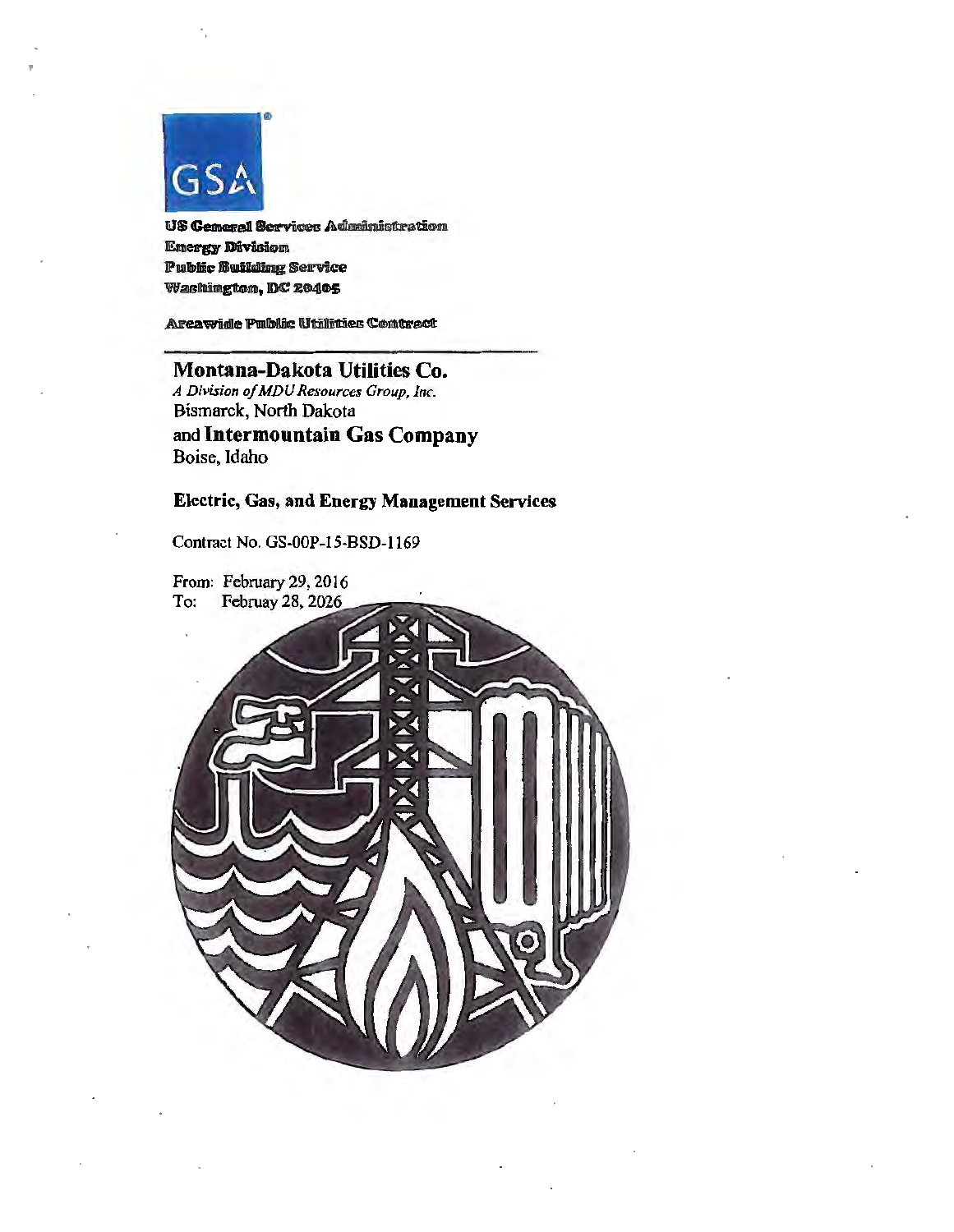Areawide Public Utility Contract

For

# Electric and/or Gas Services, Energy Management Services, and Services Provided under the Appropriate Regulatory Authority

Contract No. GS-OOP-15-BSD-1169

between the

# United States of America

and

# MONTANA DAKOTA UTILITIES

# Service Areas of Montana, North and South Dakota, and Wyoming

and

# INTERMOUNTAIN GAS COMPANY

# Southern Idaho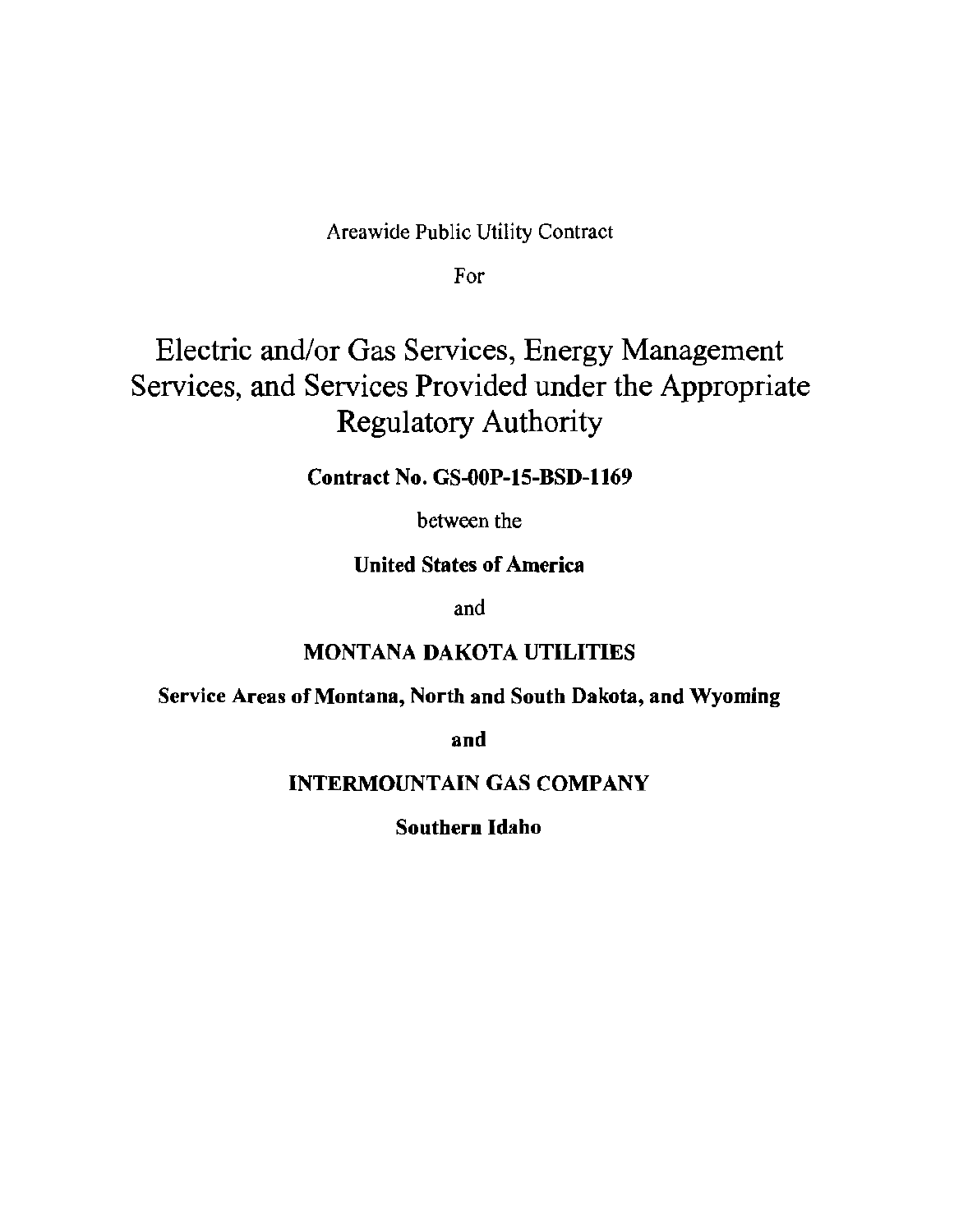# Negotiated Areawide Contract No. GS-OOP-15-BSD-1169

# between the

# United States of America

# and

# MONTANA DAKOTA UTILITIES or INTERMOUNTAIN GAS COMPANY

# TABLE OF CONTENTS

# Article Page

. '

| 1.                                                        |                                                       |  |  |
|-----------------------------------------------------------|-------------------------------------------------------|--|--|
| 2.                                                        |                                                       |  |  |
| 3.                                                        |                                                       |  |  |
| 4                                                         | Authorization Procedure and Service Disconnections 4  |  |  |
| 5.                                                        |                                                       |  |  |
| 6.                                                        |                                                       |  |  |
| 7.                                                        |                                                       |  |  |
|                                                           |                                                       |  |  |
| 9.                                                        |                                                       |  |  |
|                                                           |                                                       |  |  |
|                                                           |                                                       |  |  |
|                                                           |                                                       |  |  |
| 13.                                                       |                                                       |  |  |
| 14.                                                       |                                                       |  |  |
|                                                           |                                                       |  |  |
|                                                           |                                                       |  |  |
|                                                           |                                                       |  |  |
|                                                           |                                                       |  |  |
|                                                           |                                                       |  |  |
|                                                           |                                                       |  |  |
|                                                           |                                                       |  |  |
|                                                           |                                                       |  |  |
|                                                           |                                                       |  |  |
|                                                           | Authorization for Energy Management Service Exhibit C |  |  |
| Authorization for Services Provided under the Appropriate |                                                       |  |  |
|                                                           |                                                       |  |  |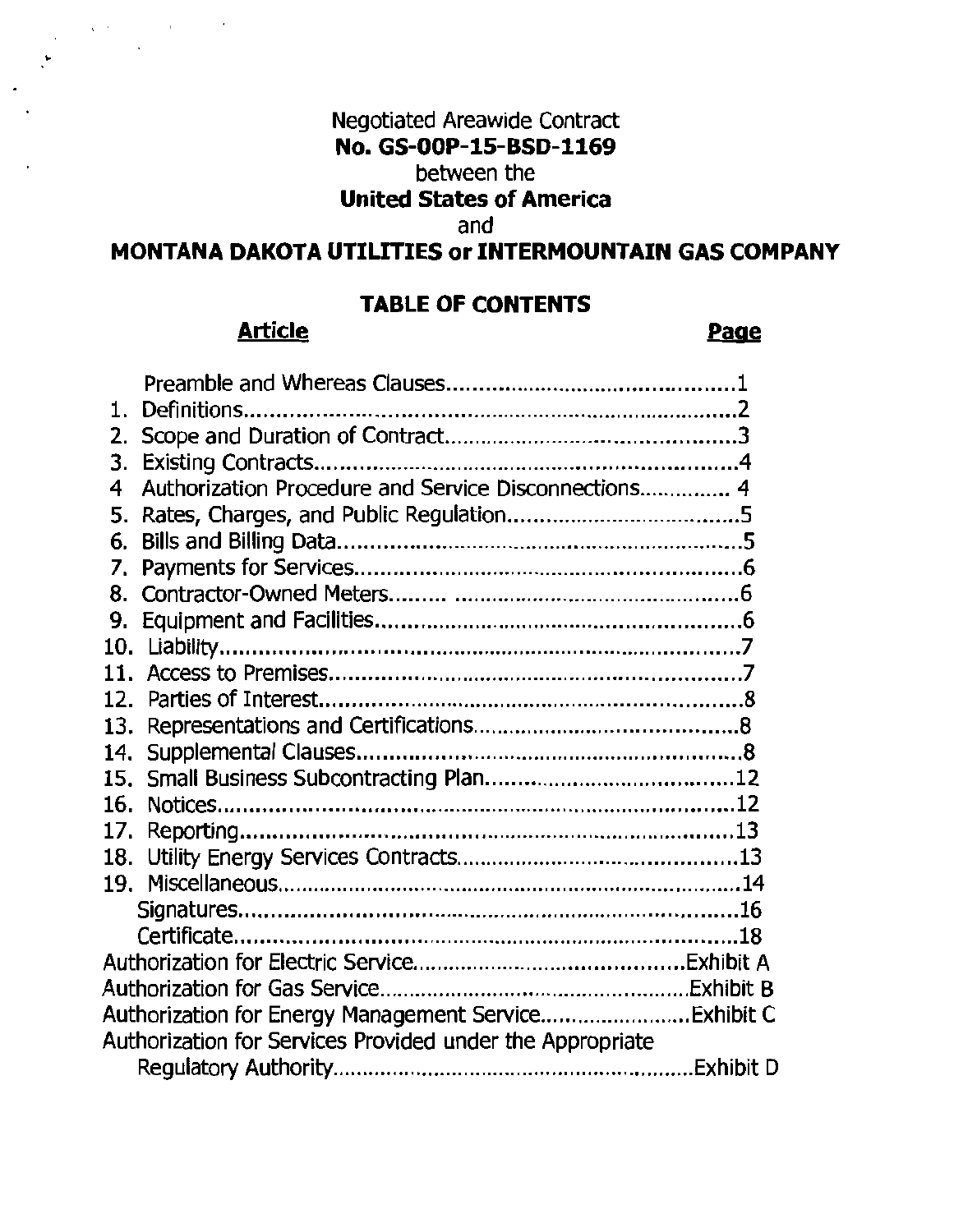#### NEGOTIATED AREAWIDE CONTRACT

 $\ddot{\phantom{0}}$ 

 $\mathcal{L}_{\mathcal{A}}$ 

 $\mathbf{v}$ 

#### No. **GS-OOP-15-BSD·1169**

#### BETWEEN THE

#### **UNITED STATES OF AMERICA**

#### AND

#### **MONTANA DAKOTA UTILITTES and INTERMOUNTAIN GAS COMPANY**

THIS AREAWIDE CONTRACT FOR Electric, Gas, Energy Management Services and Services Provided Under The Appropriate Regulatory Authority is executed this 29th day of February, 2016, between the UNITED STATES OF AMERICA, acting through the Administrator of General Services (hereinafter referred to as the **"Goyemment"),**  pursuant to the authority contained in Section 201(a) of the Federal Property and Administrative Services Act of 1949, as amended, 40 U.S.C. 501(b)(l), and, MONTANA DAKOTA LITILITIES CO., a Division of MDU RESOURCES GROUP, INC., a corporation organized and existing under the laws of the State of Delaware, and having its principal office and place of business at 400 North Fourth Street, Bismarck, North Dakota 58501, and INTERMOUNTAIN GAS COMPANY, an Idaho corporation and a wholly owned subsidiary of MDU RESOURCES GROUP, INC., with a principal office and place of business at 555 South Cole Road, Boise, Idaho 83709, (hereinafter referred to as the "Contractors"):

WHEREAS, the Contractors are public utility companies that are regulated by the North Dakota, South Dakota, Montana, Idaho and Wyoming Public Service Commissions and Federal Energy Regulatory Commission; and/or such other regulatory bodies as my have jurisdiction over the Contractors {hereinafter referred to collectively as the "Commissions");

WHEREAS, the Contractors now have on file with the Commissions all of their effective tariffs, rate schedules, riders, rules and regulatory terms and conditions of service, as applicable; and

WHEREAS, with some exceptions, the Government is generally required by Chapter 1 of Title 48 of the Federal Acquisition Regulation (FAR), 48 CFR 41.204, to enter into a bilateral contract for Electric, Gas, Energy Management Services and/or Services Provided Under the Appropriate Regulatory Authority at each Federal facility where the value of the Services provided is expected to exceed \$150,000 annually; and

WHEREAS, where the Government has an areawide contract in effect with a particular utility, then such service is normally to be procured thereunder; and

WHEREAS, the Government is now purchasing such electric, gas, and/or energy management services from the Contractor under the Areawide Public Utilities Contract No. GS-OOP-06-BSD-0371 that expires on February 28, 2016, and No. GS-OOP-06-BSD-0381 that expires on February 28, 2016 or under some other service arrangement; and

WHEREAS, the Contractors and the Government mutually desire that this Areawide Contract be used by the agencies of the Government In obtaining electric, gas, energy management services and/or services provided under the Appropriate Regulatory Authority from the Contractor and to facilitate partnering arrangements as encouraged and authorized by 10 U.S.C. 2911-2918 and 42 U.S.C. 8256; and

NOW, THEREFORE, in consideration of the premises and mutual covenants herein contained, the parties<br>acree as hereby agree as follows: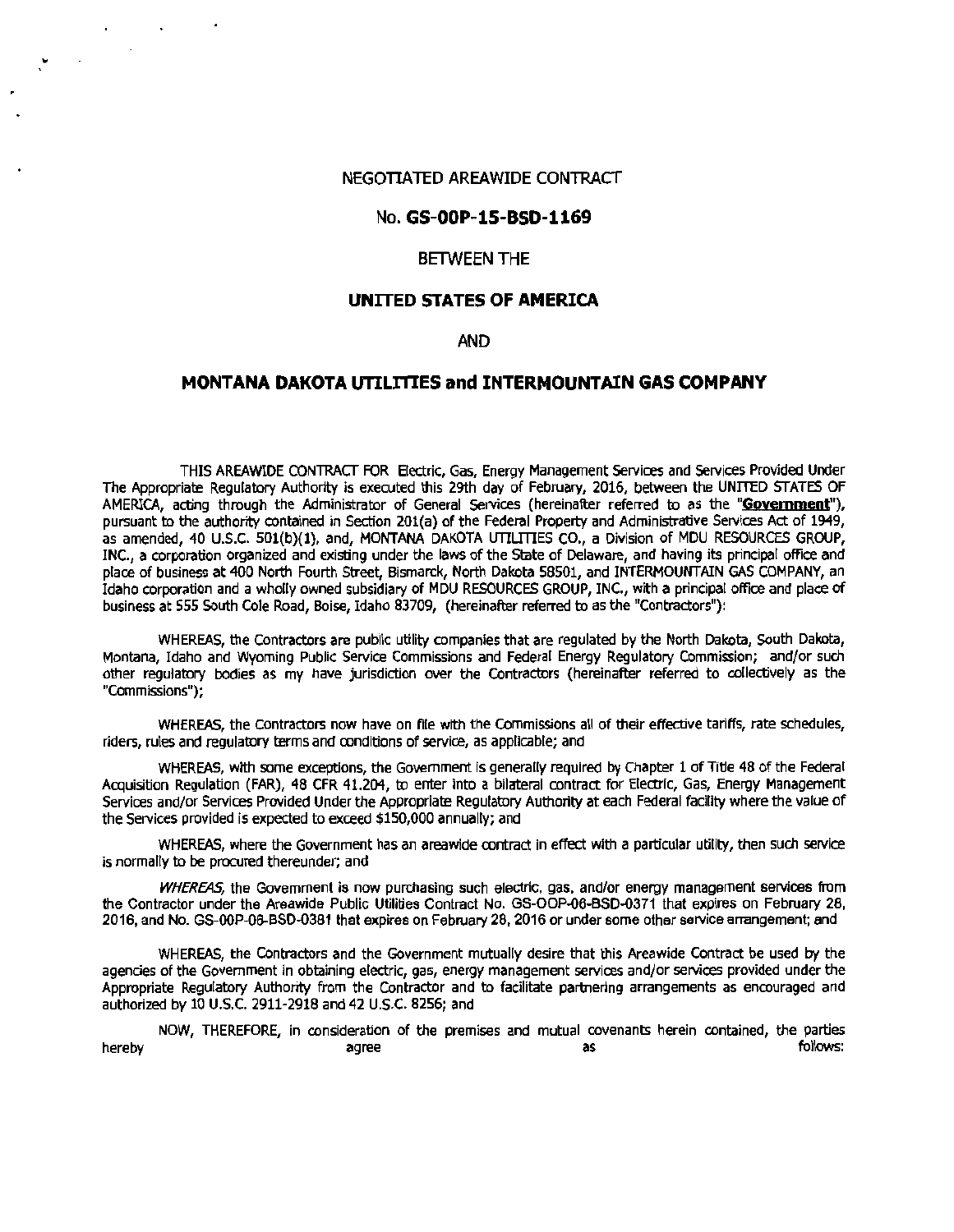#### **ARTICLE 1. DEFINITIONS.**

1.1. As used in this Areawide Contract, the following terms have the meaning as prescribed below:

'.

 $\cdot$ 

(a) "Areawide Contract" means this master contract entered into between the Government and Contractors to cover the Service acquisitions of all Federal agencies in the franchised certificated service territory from Contractors for a period not to exceed ten (10) years.

(b) "Requlatorv Commissions" mean the North Dakota, South Dakota, Montana, Idaho and Wyoming Public Service Commissions and/or such other regulatory bodies as may have jurisdiction over the Contractors (hereinafter referred to collectively as the "Commissions").

(c) "Agency" means any Federal department, agency, or independent establishment in the executive branch of the Government, any establishment in the legislative or judicial branches of the Federal Government, or any wholly/mixed ownership Government corporation, as defined in the Government Corporation Control Act, a list of which Agencies may be found at ADM 4800.2E on the General Services Administration website.

(d) "Ordering Agency" means any Agency that enters into a bilaterally executed Authorization for procurement of Electric, Gas, Energy Management Services and/or Services Provided Under The Appropriate Regulatory Authority under this Areawide Contract.

(e) "Authorization" means an order form used to acquire Services under this Areawide Contract (see Exhibit "A" AUTHORIZATION FOR ELECTRIC SERVICE. Exhibit "B" AUTHORIZATION FOR GAS SERVCIE. Exhibit "C" for ENERGY MANAGEMENT SERVCE, and Exhibit "D" AUTHORIZATION FOR THE PROVISION OF SERVICES PROVIDED UNDER THE APPROPRIATE REGULATORY AUTHORITY) annexed hereto;

(f) "Termination Authorization" means an order form used to discontinue or disconnect Services under this Areawide Contract (see Exhibit "A" AUTHORIZATION FOR ELECTRIC SERVICE, Exhibit "B" AUTHORIZATION FOR GAS SERVCIE, **Exhibit "C"** ENERGY MANAGEMENT SERVCE, and **Exhibit "D"** AUTHORIZATION FOR THE PROVISION OF SERVICES PROVIDED UNDER THE APPROPRIATE REGULATORY AUTHORITY);

(g) "Service(s)" means any electric, gas, energy management services and/or services provided under the Appropriate Regulatory Authority that are generally available from the Contractors pursuant to Contractors' Tariffs or the Contractors' Terms and Conditions, whichever is applicable.

(h) "Electric Service" means regulated electric commodities, transmission, distribution, and/or related services.

(i) "Gas Service" means regulated gas commodity, where applicable, transmission, distribution, and/or related services;

(j) "Energy Conservation Measure" means any specific energy related or water service intended to provide energy savings and/or demand reduction in Federal facilities {Reference Article 18 herein).

(k) "Energy Management Service (EMS)" measure means any project that reduces and/or manages energy demand in a facility as well as energy audits and any ancillary services necessary to ensure the proper operation of the energy conservation measure. Such measures include, but are not limited to, operating and maintenance and commissioning services (Energy Conservation Measure and Demand Side Management Measure are considered equivalent terms.) To be considered an EMS measure, the measure must satisfy all of the following requirements:

- 1. The EMS measure must produce measurable energy reductions or measurable amounts of controlled energy and/or water use;
- 2. The EMS measure must be directly related to the use of energy or directly control the use of energy or water;
- 3. The preponderance of work covered by the EMS measure (measured in dollars) must be for items 1 and 2 above; and
- 4. The EMS measure must be an improvement to real property or any action that is necessary to ensure the functionality of the EMS measure.

(I) "Contractors' Tariffs" means State Regulatory Body utility service tariffs, and includes rate schedules, riders, rules, regulations, and regulated terms and conditions of service as may be modified, amended or supplemented by the Contractor from time to time and, approved by the Commission.

(m) "Contractors' Terms and Conditions" for this Areawide Contract, means the generic terms, conditions, policies, procedures, payment terms established by the Contractor for those services that are provided pursuant to this Contract, and as such, may be modified, amended, or supplemented by the Contractor from time to time, that are under the Commission's jurisdiction, but are not required to be approved by the Commission and/or not specifically subject to Commission approval before they take effect. The definition of 'Terms and Conditions" shall not Include price-related matters or contract terms developed for specific Authorizations.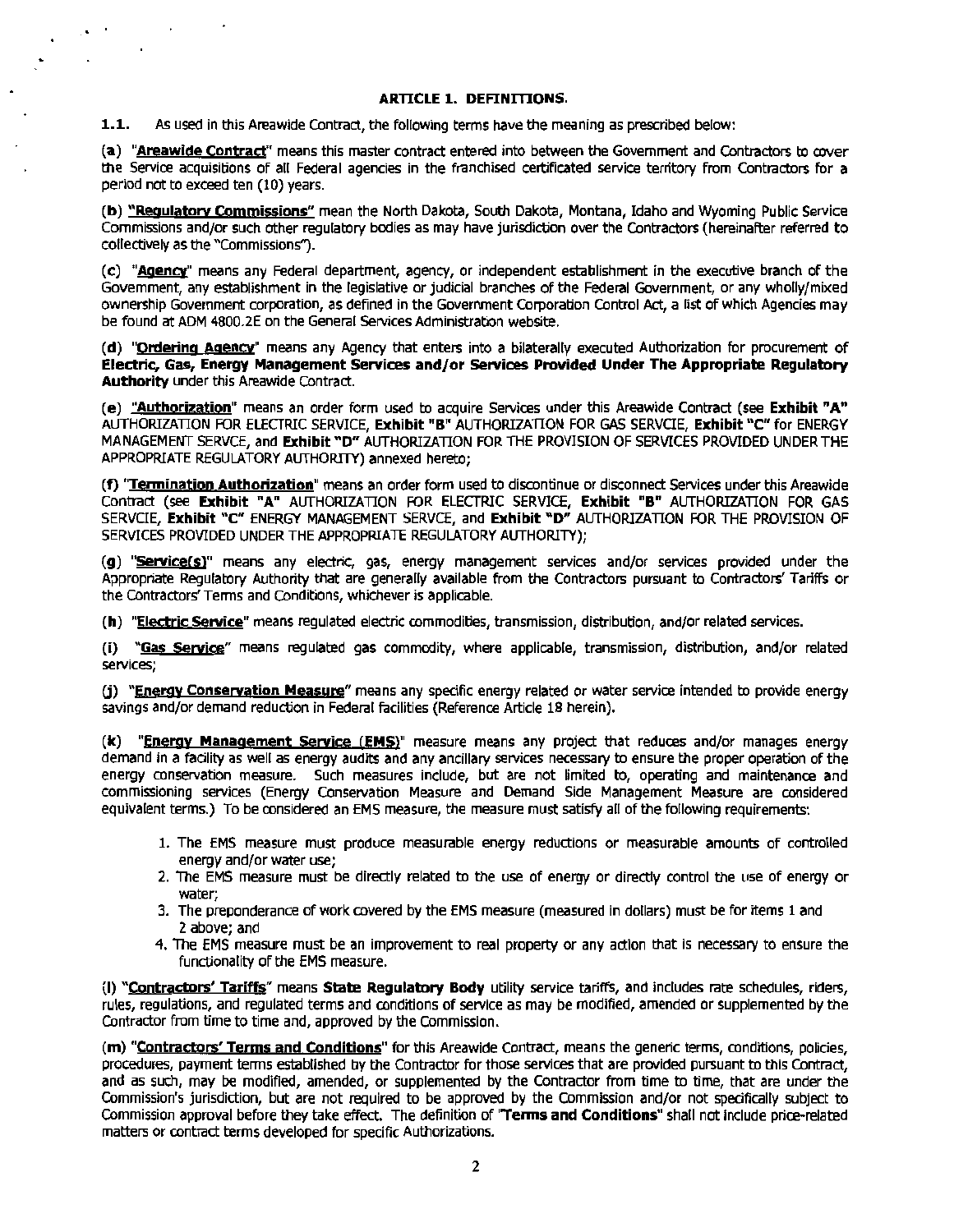(n) "Connection Charge" means a Contractor's charge for facilities on the Contractor's side of the delivery point which facilities (1) are required to make connections with the nearest point of supply and (2) are in accordance with the Contractor's Tariffs and the Commission's rules and regulations, installed, owned, maintained and operated by the Contractor.

(o) "Class of Service" or "Service Classification" means those categories of service established in the Contractor's Tariff as filed with the Commission.

(p) "Extensjon Fee" means a Contractor's charge for facilities on the Contrator's side of the delivery point which facilities (1) are required to make connections with the nearest point of supply and (2) are, in accordance with the Terms of Service, installed, owned, maintained and operated by the Contractors.

# (q) "**Hazardous Materlals**" means<br>i bose substances defined a

٠

- those substances defined as "hazardous substances" pursuant to Section 101(14) of the Comprehensive Environmental Response, Compensation and Liability Act of 1980, as amended by the Superfund Amendments and Reauthorization Act of 1986 (42 U.S.C. Sections 9601 et seq.);
- ii. those substances designated as a "hazardous substance" pursuant to Section  $311(b)(2)(A)$  or as a "toxic pollutant" pursuant to Section 307(a)(1) of the Clean Water Act (33 U.S.C. Sections 1251 et seq.);
- iii. those substances defined as "hazardous materials" pursuant to Section 103 of the Hazardous Materials Transportation Act (49 U.S.C. Sections 1801 et seq.);
- iv. those substances regulated as a "chemical substance or mixture" or as an "imminently hazardous chemical substance or mixture" pursuant to Section 6 or 7 of the Toxic Substances Control Act (15 U.S.C. Sections 2601 et seq.);
- v. those substances defined as "contaminants" pursuant to Section 1401 of the Safe Drinking Water Act (42 U.S.C. Sections 300f et seq.), if present in excess of permissible levels;
- vi. those substances regulated pursuant to the Oil Pollution Act of 1990 (33 U.S.C. Sections 2701 et seg.);
- vii. those substances defined as a "'pesticide" pursuant to Section 2(u) of the Federal Insecticide, Fungicide, and Rodenticide Act as amended by the Federal Environmental Pesticide Control Act of 1972 and by the Federal Pesticide Act of 1978 (7 U.S.C. Sections 136 et seq.);
- viii. those substances defined as a "source", "special nudear" or "by-product" material pursuant to Section 11 of the Atomic Energy Act of 1954 {42 U.S.C. Section 2014 et seq.);
- ix. those substances defined as "residual radioactive material" in Section 101 of the Uranium Mill Tailings Radiation Control Act of 1978 (42 U.S.C. Sections 7901 et seq.);
- x. those substances defined as "toxic materials" or "harmful physical agents" pursuant to Section 6 of the Occupational Safety and Health Act (29 U.S.C. Section 651 et seq.);
- $xi$ . those substances defined as "hazardous air pollutants" pursuant to Section 112(a)(6), or "regulated substance" pursuant to Section 112(a)(2)(B) of the Clean Air Act (42 U.S.C. Sections 7401 et seq.);
- xii. those substances defined as "extremely hazardous substances" pursuant to Section 302(a)(2) of the Emergency Planning & Community Right-to-Know Act of 1986 (42 U.S.C. Sections 11001 et seq.);
- xiii. those other hazardous substances, toxic pollutants, hazardous materials, chemical substances or mixtures, imminently hazardous chemical substances or mixtures, contaminants, pesticides, source materials, special nuclear materials, by-product materials, residual radioactive materials, toxic materiats, harmful physical agents, air pollutants, regulated substances, or extremely hazardous substances defined in any regulations promulgated pursuant to any environmental Law, and
- xiv. all other contaminants, toxins, pollutants, hazardous substances, substances, materials and contaminants, polluted, toxic and hazardous materials, the use, disposition, possession or control of which is regulated by one or more laws.

(r) " Hazarclous Wastes" means those substances defined as "hazardous waste" pursuant to Section 1004(5) of the Resource, Conservation and Recovery Act (42 U.S.C. Section 6901 et seq.), and those other hazardous wastes defined in any regulations promulgated pursuant to any environmental Law.

1.2. This Article is hereby expanded to include the additional definitions contained in FAR Clause 52.202-1, Definitions (MAY 2001), 48 C.F.R. 52.202-1, which are incorporated herein by reference.

#### ARTICLE 2. SCOPE AND DURATION OF CONTRACT.

2.1. This Areawide Contract shall be in effect on and after the 29th day of February, 2016 {"Effective Date"), and shall continue for a period of ten (10) years ("Term"), except that the Government, pursuant to the clause contained in FAR 52.249-2 (48 C.F.R. 52.249-2), incorporated into this Areawide Contract under Article 14.1-34, or the Contractors, upon sixty (60) days written notice to the Government, and without liabillty to the Government or any Ordering Agency, may terminate this Areawide Contract, in whole or in part, when it is in their respective interest to do so, provided, however, that neither the stated duration of this Areawide Contract nor any other termination of it, in whole or in part, pursuant ta such incorporated clause, this Artide 2.1, or otherwise, shall be construed to affect any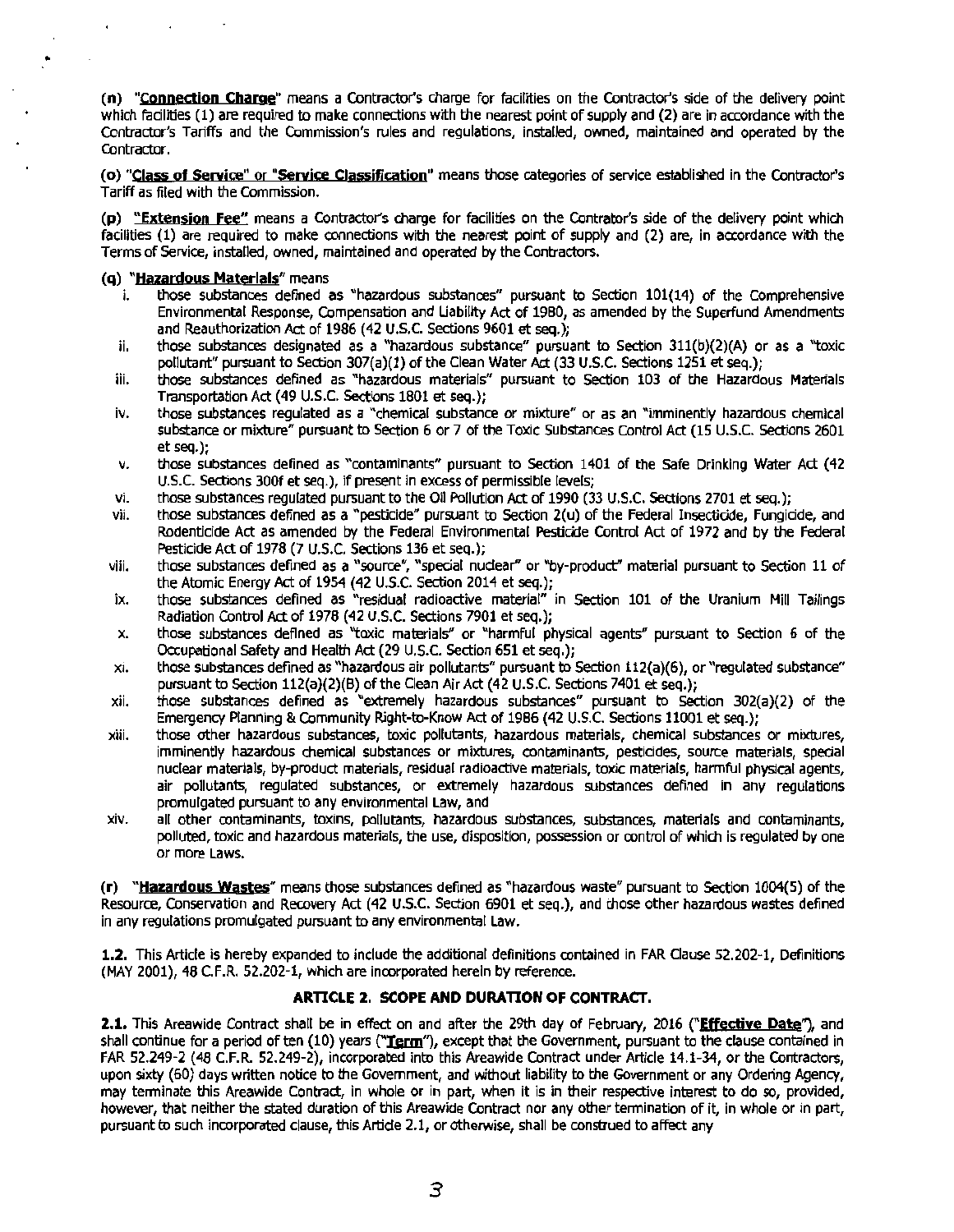obligation for any payment, charge, rate, or other matter that may be imposed pursuant to the Contractors' Tariffs, rates, rules, regulations, riders, practices, or terms and conditions of Service as may be modified, amended, or supplemented by the Contractors and approved from time to time by the Commissions.

•

**2.2.** Authorizations may be executed under this Areawide Public Utility Contract at any time during the term of this Contract. The Areawide Public Utility Contract shall be for a term of ten (10) years. The term of any Authorization executed under this contract may be for a term of up to ten (10) years, which term may extend beyond the term of this Areawide Public utility Contract. Authorizations executed pursuant to the authority under 42 U.S.C. Section 8256 may be for a term of up to 25 years, as long as the other requirements of this Section are met, and the term may extend beyond the term of the Areawide Public Utility Contract. Termination, modification or expiration of the Areawide Public Utility Contract shall not affect in any way any Authorizations previously entered Into under this Contract.

**2.3.** The provisions of this Areawide Contract shall not apply to the Contractors' Service to any Agency until both the Ordering Agency and the Contractors execute a written Authorization for Electric, Gas, Energy Management Services and/or Services Provided Under The Appropriate Regulatory Authority. Upon bilateral execution of an Authorization, the Contractors agree to furnish to the Ordering Agency, and the Ordering Agency agrees to purchase from the Contractors, the above noted Services for the installation(s) or facilities named in the Authorization pursuant to the terms of this Areawide Contract.

**2.4.** Nothing in this Areawide Contract shall be construed as precluding the Ordering Agency and the Contractors from entering Into an Authorization for negotiated rates or Service of a special nature, provided such negotiated rates or Service are in accordance with the rules and regulations of the Commissions, if applicable.

**2.5.** This Areawide Contract may be used by an Ordering Agency to obtain electric services that are offered by Contractor, as further described in 40 U.S.C. Section 591, to the extent it is applicable, (quoted here in relevant part): "A department, agency, or instrumentality of the Federal Government may not use amounts appropriated or made available by any law to purchase electricity in a manner inconsistent with State law governing the provision of electric utility service ...". To facilitate an Ordering Agency obtaining services under Contractor's standard agreements for utility service, an Exhibit "D" has been included in this Areawide Contract. This Exhibit "D" is designed so it also can be used by an Ordering Agency when a change requested by the Ordering Agency to Contractors' standard terms and ronditions for utility service has been approved by the Appropriate Regulatory Authority.

#### **ARTICLE 3. EXISTING CONTRACTS.**

**3.1.** The parties agree that an Agency currently acquiring Service from the Contractors under a separate written contract may continue to do so until that contract expires or until such time as the Agency and the Contractors mutually agree to terminate that separate written contract and have such Service provided pursuant to this Areawide Contract by executing an appropriate Authorization or Authorizations.

**3.2.** Existing special rates and services of a special nature currently provided under a separate written contract may be continued under the Authorizations described in Article 3.1 if requested by the Ordering Agency and agreed upon by the Contractors.

#### **ARTICLE 4. AUTHORIZATION PROCEDURE AND SERVICE DISCONNECTION.**

**4.1.** To obtain or change Service under this Areawide Contract, the Ordering Agency shall complete the appropriate Authorization and forward it to the Contractor. Upon the request of the Ordering Agency, the Contractor shall endeavor to provide reasonable assistance to the Ordering Agency in selecting the service classification which may be most favorable to the Ordering Agency. Upon execution of an Authorization by both the Contractor and the Ordering Agency, the date of initiation or change in Service shall be effective as of the date specified in the Authorization. An executed copy of the Authorization shall be transmitted by the Ordering Agency to GSA at the address provided in Article 16.1.

**4.2.** During the Term of this Areawide Contract, effective Authorizations need not be amended, modified, or changed by an Ordering Agency to reflect changes in: accounting and appropriation data, the Contractor's Tariff, the Contractor's cost of purchased fuel, or the estimated annual cost of Service. Such changes are considered internal to the party involved. Where changes are required in effective Authorizations because of a change in the Service requirements of an Ordering Agency, an amended Authorization shall be mutually agreed upon and executed.

**4.3.** An Ordering Agency or the Contractor may discontinue Service provided pursuant to this Areawide Contract to a particular Federal facility or installation by delivering a written Termination Authorization to the other. Such discontinuance of Service by an Ordering Agency or the Contractor shall be in accordance with the terms of this Areawide Contract and the Contractor's Tariffs.

**4.4.** In the event the Areawide Contract is not renewed at the expiration of the contract term, any active authorizations for services shall be controlled by the Contract terms and conditions in effect at the time of award.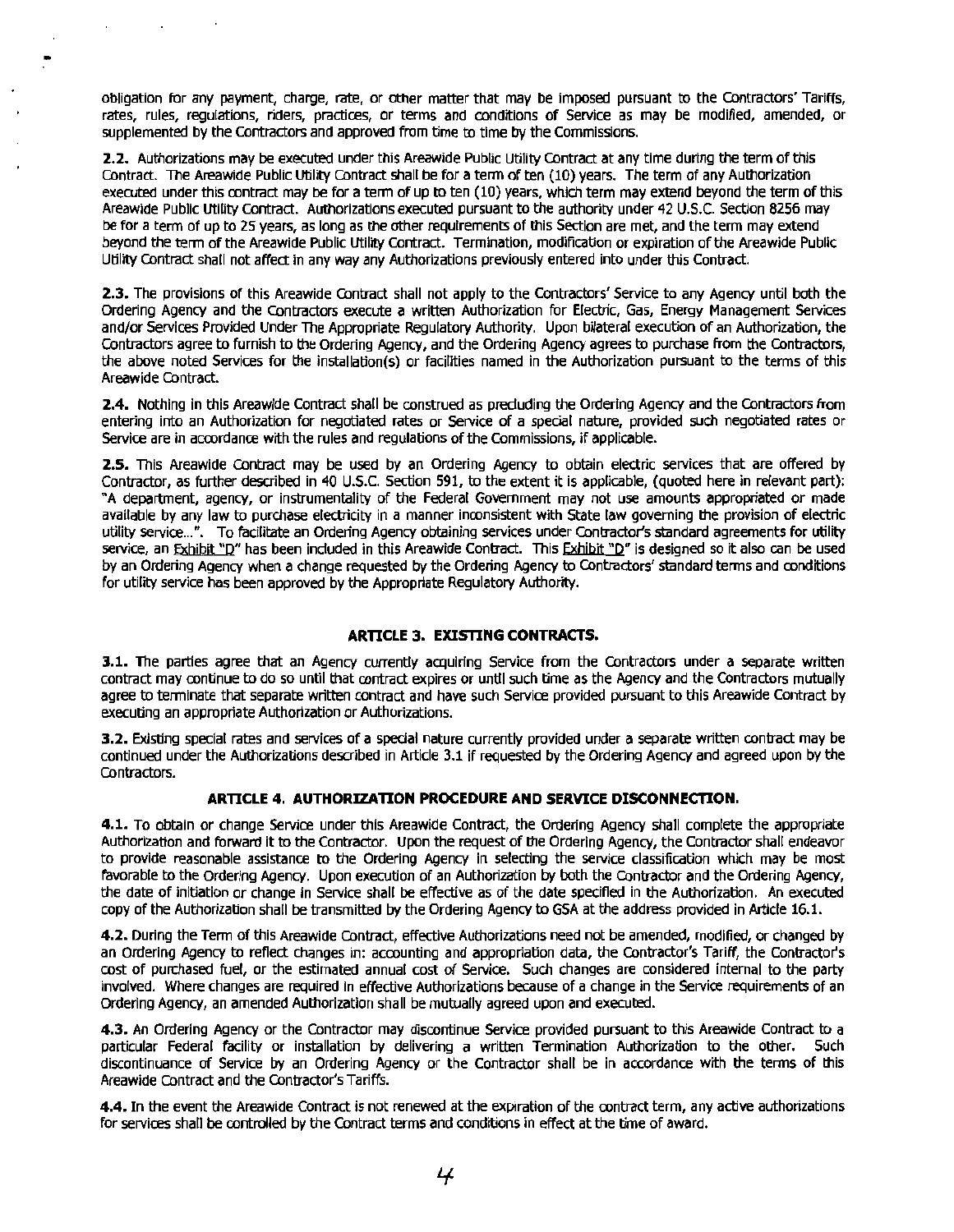#### **ARTICLE 5. RATES, CHARGES, AND PUBLIC REGULATION.**

..

**5.1.** A complete listing of all Contractors' Tariffs, as amended, supplemented, modified and revised from time ta time is available to the Government and any Ordering Agency electronically at the Contractors' websites accessible via http://www.mdu.com: http://www.intqas.com.

**5.2.** Subject to the provisions of Article 2.3, all Electric, Gas, Energy Management Services and/or Services Provided Under The Appropriate Regulatory Authority purchased under this Areawide Contract, as well as any other action under this Areawide Contract shall be in accordance with, and subject to, the Contractors' Tariffs, except to the extent that same are preempted by Federal law. Throughout the Term of the Areawide Contract, the Government shall have full access to the Contractors' currently effective Tariffs. In the event the Contractors' Tariffs become inaccessible via the internet or the Ordering Agency does not have access to the internet, the Contractors agree to provide newly effective or amended Tariffs in accordance with the Contractors' Tariff distribution practices, policies and procedures applicable to all customers.

**S.3.** If, during the Term of this Areawide Contract, the Commissions approve a change in rates for services specified in Authorizations in effect hereunder, the Contractors agree to continue to furnish, and the Ordering Agency agrees to continue to pay for, those Services at the newly approved rates from and after the date such rates are made effective. As provided in Article 4.2, modification of any Authorization hereunder is not necessary to implement higher or lower rates.

**5.4.** The Contractors hereby represent and warrant to the Government that the Service rates available to any Ordering Agency hereunder shall at all times not exceed those available to any other customer served under the same Service Classification for the same or comparable service, under like conditions of use. Nothing herein shall require the Contractors to apply service rates that are inapplicable to the Ordering Agency.

**S.S.** Reasonable written notice via an Authorization shall be given by the Ordering Agency to the Contractors, at the address provided in Article 16.2, of any material changes proposed in the volume or characteristic of utility services required by the Ordering Agency.

**5.6.** To the extent required by the Contractors' Tariffs, the Commissions' rules and regulations, or the Contractors' policies and practices applicable to all customers, and in accordance therewith, any necessary extension, alteration, relocation, or reinforcement of the Contractors' transmission or distribution lines, related special facilities, Service arrangements, demand side management services (including any rebates to which the Ordering Agency may be entitled), energy audit services, or other Services required or requested by an Ordering Agency shall be provided and, as applicable, billed for, by the Contractors. To the extent available from the Contractors, the Contractors shall provide and, as applicable, bill for such technical assistance on or concerning an Ordering Agency's equipment (such as the inspection or repair of such equipment) as may be requested by such Ordering Agency. The charges for such technical assistance shall be calculated at the time the technical assistance is rendered, as mutually agreed upon by the Contractors and the Agency, and shall comply with Contractors' Tariffs, if applicable. The Authorization or any other agreement used to obtain and provide the matters, Services, or technical assistance described in this Article 5.6 shall contain information descriptive of the matters, Services, or technical assistance required or requested, including the amount of (or method to determine) any payment to be made by the Ordering Agency to the contractors for the provision of said matters, Services, or technical assistance.

**5.7.** Any charges for matters or Services referenced in Article 5.6 hereof which are not established by the Contractors' Tariffs shall be subject to audit by the Ordering Agency prior to payment provided, however, that notwithstanding such right to audit, payment for the matters and Services referenced in Article 5.6 thereof shall not be unreasonably withheld or denied. The Contractors further warrant and represent to the Government that charges for the matters or Services referenced in Article 5.6 hereof will not exceed the charges billed to other customers of the Contractors served under the same Service Classification for like matters or Services provided under similar circumstances.

**S.S.** The requirements of the Disputes clause at FAR 52.233~**1** are supplemented to provide that matters involving the interpretation of Contractors' Tariff(s) are subject to the jurisdiction and regulation of the utility rate commission having jurisdiction.

#### **ARTICLE 6. BILLS AND BILUNG DATA.**

**6.1** The Electric, Gas, Energy Management Services and/or Services Provided Under The Appropriate Regulatory Authority supplied hereunder shall be billed to the Ordering Agency at the address specified in each Authorization. Bills shall be submitted in original only, unless otherwise specified in the Authorization. All bills shall contain such data as is required by the commissions to substantiate the billing and such other reasonable and available data as may be requested by the Ordering Agency, provided that such other data are contained in bills provided to other customers of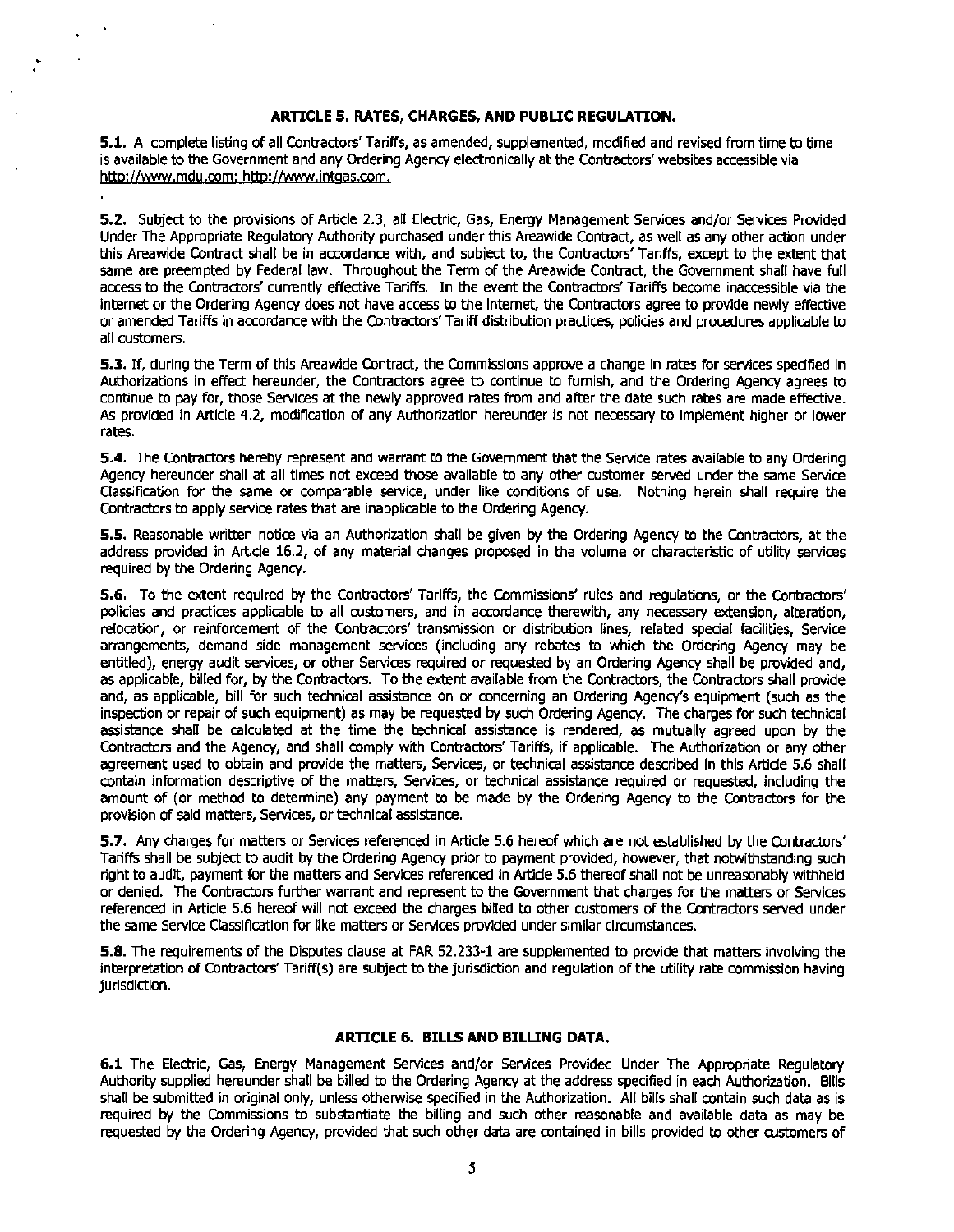the Contractors served under the same Service Classification as the Ordering Agency.

#### **ARTICLE 7. PAYMENTS FOR SERVICES.**

**7.1.** Payments hereunder shall not be paid in advance of Services rendered. The Ordering Agency shall effect payment of all bills for regulated Services rendered under this Areawide Contract in accordance with the terms of the Contractors' Tariff. All bills are rendered as "net" bills which will be subject to a late payment charged of three percent (3%) of net bill when not paid within seventeen (17) days following the mailing of the bill provided, however, that any customer requesting an adjusted due date shall be allowed an additional period of time for payment of the net bill as hereinafter provided. Contractors may, at Its option, forego the assessment of a late payment charge. Changes in the Contractors' Tariff provisions for the payment of bills shall supersede the provisions of this paragraph to the extent of the applicability of such changes.

**7 .2.** The Ordering Agency will make invoice payments for Services not subject to the direct oversight of the Commissions in accordance with the provisions of the FAR Subpart 52.232-25 (Article 14.1-16). The interest rate for late payments made pursuant to this clause shall be computed in accordance with the Office of Management and Budget prompt payment regulations at 5 C.F.R. 1315.

**7.3.** Payments hereunder shall not normally be made in advance of services rendered In accordance with 48 C.F.R. Subpart 32.4, unless required by the Contractors' Tariff. The applicability of this provision is limited to connection charge and line extension payments specifically cited in the Contractors' Tariff.

**7.4.** Each payment made by Treasury check to the Contractor shall indude the Contractors' billing stub(s), or a Government or Ordering Agency payment document, that clearly and correctly lists all of the Contractors' account numbers to which the payment applies and the dollar amount applicable to each account. If payment is by Electronic Funds Transfer either through the Automated Clearing House (ACH) or the Federal Reserve Wire Transfer System, the provisions of FAR Subpart 52.232-34 shall apply (See Article 14).

#### **ARTICLE 8. CONTRACTOR-OWNED METERS.**

**8.1.** Metering equipment of standard manufacture suitable to measure all utility services supplied by the Contractors hereunder shall be furnished, Installed, calibrated and maintained by the Contractors at their expense. In the event any meter fails to register or registers incorrectly, as determined by the regulations of the Commissions, billing adjustments shall be made in accordance with such regulations.

**8.2.** The Contractors, so far as possible, shall read all meters monthly in accordance with the Contractors' Tariff and the Commissions' regulations.

**8.3.** Meters shall be inspected upon installation at no direct charge to the Ordering Agency. Subsequent inspection, periodic testing, repair, and replacement of meters shall be done in such place and manner as provided by the Commissions' regulations. Upon notice that a meter is failing to register correctly, the Contractors shall take immediate steps to effect replacement or repair. Ordering Agencies shall have the right to request a meter test in accordance with the procedures prescribed in the Commissions' regulations. The tests and applicable meter accuracy standards are those set forth in the Commissions' regulations. The expense of meter tests shall be borne by the party designated as responsible therefore in the Commissions' regulations.

**8.4.** For the purposes of this Article 8, references to meters shall apply only to Contractor-owned metering devices installed and maintained by the Contractors in accordance with Commissions guidelines for utility service(s). References to meters under this Article shall not apply to meters that are to be installed by the Contractors at the request of an Ordering Agency, to be owned by the Government as a part of an Authorization for Energy Management Service or other Service.

#### **ARTICLE 9. EQUIPMENT AND FACILITIES.**

**9.1.** Subject to the provisions of Article 5.6 hereof, the responsibility for owning, furnishing, installing, and maintaining all equipment and facilities (other than meters) required to supply service at the delivery point(s) specified in an Authorization shall be determined in accordance with the Contractors' regulated Tariffs. The Ordering Agency shall provide, free of charge to the Contractors, mutually agreeable locations on its premises for the installation of meters and such other equipment furnished and owned by the Contractors and necessary to supply Service hereunder. The Contractors shall, at alt times during the Tenn of this Areawide Contract, operate and maintain at their expense such equipment or facilities as for which they have responsibility in accordance with this Article 9.1, and shall assume all taxes and other charges in connection therewith. Notwithstanding anything to the contrary in FAR 52.241-5 (Contractor's Facilities (FEB 1995)), to the extent required by the Contractors' Tariffs and the Commissions' rules and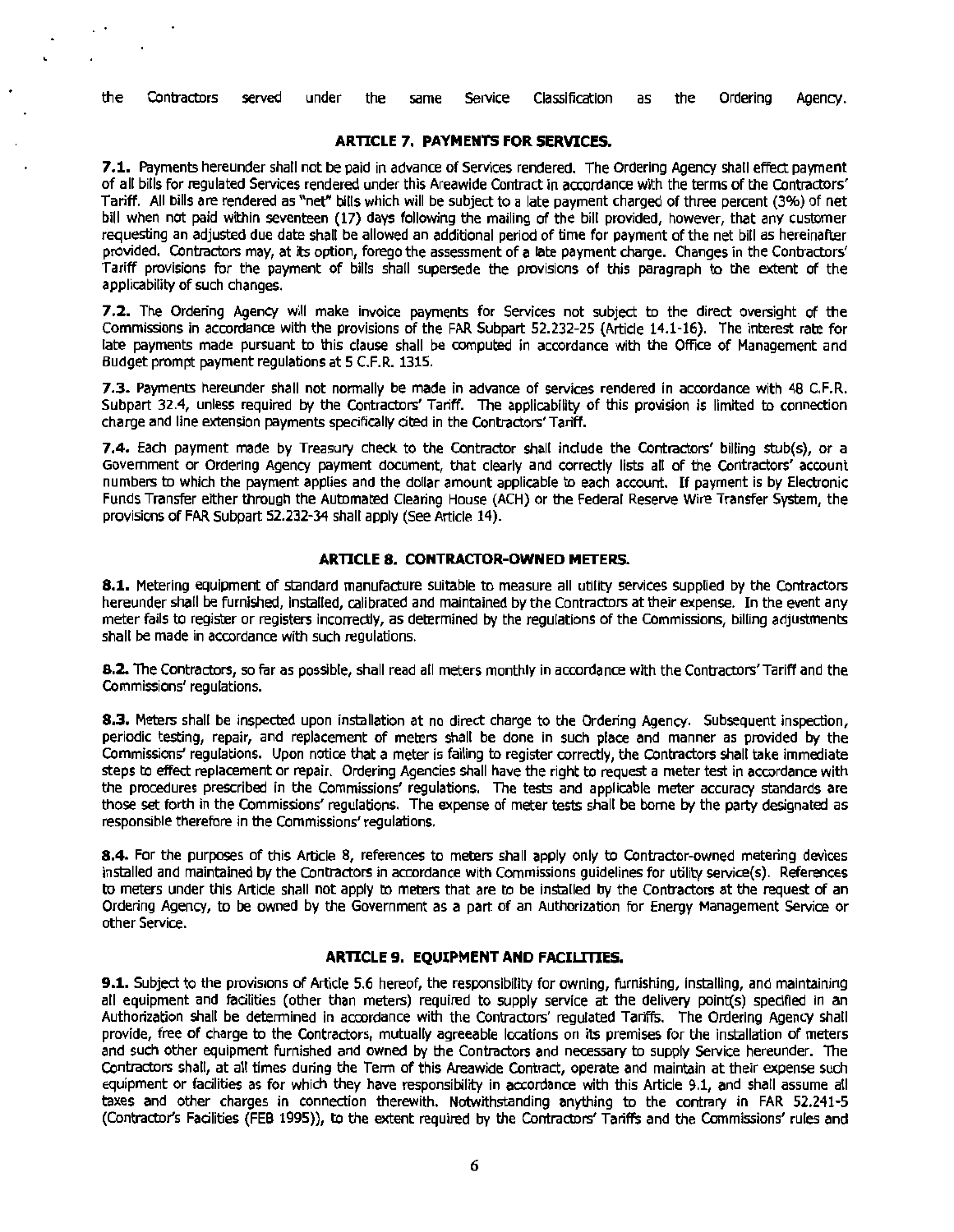regulations, and in accordance thereof, such equipment and facilities as for which the Contractors have responsibility in accordance with this Article 9.1 shall be removed, or any underground equipment or facilities for which the Contractors have responsibility in accordance with this Article 9.1, such underground equipment or facilities may be abandoned, and in both cases, the Agency's premises restored, by the Contractors at their expense, within a reasonable time after discontinuance of service to the Ordering Agency.

9.2. All necessary rights-of-way, easements and such other rights necessary to permit the Contractors to perform under this Areawide Contract shall be obtained and the expense for same borne in accordance with the Contractors' Tariffs and the Commissions' rules and regulations.

#### ARTICLE 10. UABILITY.

10.1. If the Government and/or an Ordering Agency has limited or restricted the Contractors' right of access under Article 11 and thereby interfered with the Contractors' ability to supply service or to correct dangerous situations which are a threat to public safety, the Government shall be responsible for any liability resulting from such restricted or limited access to the extent permitted by law and authorized by appropriations. This Article (10.1) shall not be construed to limit the Government's liability under applicable law.

10.2. The Contractors' liability to the Government and to any Ordering Agency for any failure to supply Service, for any interruptions in Service, and for any irregular or defective Service shall be determined in accordance with the Contractors' Tariffs.

10.3. Except as provided above, and in accordance with the Contractors' Tariff and Terms and Conditions of Service, the Government shall not be liable for damage or injury to any person or property, including death, occasioned solely by the Contractors', their employees' or agents' negligent installation, use, operation or intentional misuse of the Contractors' equipment or facilities.

10.4. In accordance with the Contractors' Tariff and/or Terms and Conditions of Service, neither the Contractors nor their employees or agents, shall be liable for damage or injury to any person or property, including death, occasioned solely by the negligent installation, use, operation or intentional misuse of Contractors' equipment or facilities by the Govemment, its employees or agents.

10.5. The Contractors shall not be liable for incidents arising out of or in any way connected with the violation or compliance with any local, state or federal environmental law or regulation resulting from pre-existing conditions at a Govemment job site, release or spill of any pre-existing Hazardous Materials or Hazardous Waste, or out of the management and disposal of any pre-existing contaminated soils or ground water, hazardous or non-hazardous, removed from the ground as a result of work performed by the Contractors.

10.6. The Government agrees to accept full responsibility for and bear all costs associated with pre-existing environmental liability. Responsibility tor testing, abatement, remediation, and/or disposal of Hazardous Material, including, but not limited to, contaminated soil, lead paint, asbestos, fuel oil, or underground fuel oil tanks, shall remain with the Government. Where there is reason to suspect that Hazardous Material is present at the work site, or where Hazardous Material is encountered during the course of work being performed, the Contractor shall stop work, notify the Contracting Officer and Activity personnel, and request that the Government test the work site for such Hazardous Material and appropriately abate and dispose of such Hazardous Material. Once the work site has been cleared of all Hazardous Material, the Contractor shall resume work in that area.

#### ARTICLE 11. ACCESS TO PREMISES.

11.1. The Contractors shall have access to the premises served at all reasonable times during the Term of any Exhibit executed under this Areawide Contract and for a reasonable period of time following its expiration or termination, whichever occurs earliest, to perform certain work, which shall include but not be limited to the following: for the purpose of reading meters, making installations, repairs, or removals of the Contractors' equipment, or for any other proper purposes hereunder provided, however, that proper military or other governmental authority may limit or restrict such right of access in any manner considered by such authority to be reasonably necessary or advisable. However, any such limitation or restriction shall not be to the extent to prohibit the Contractors' ability to complete all work incident to the termination or expiration of this Areawide Contract.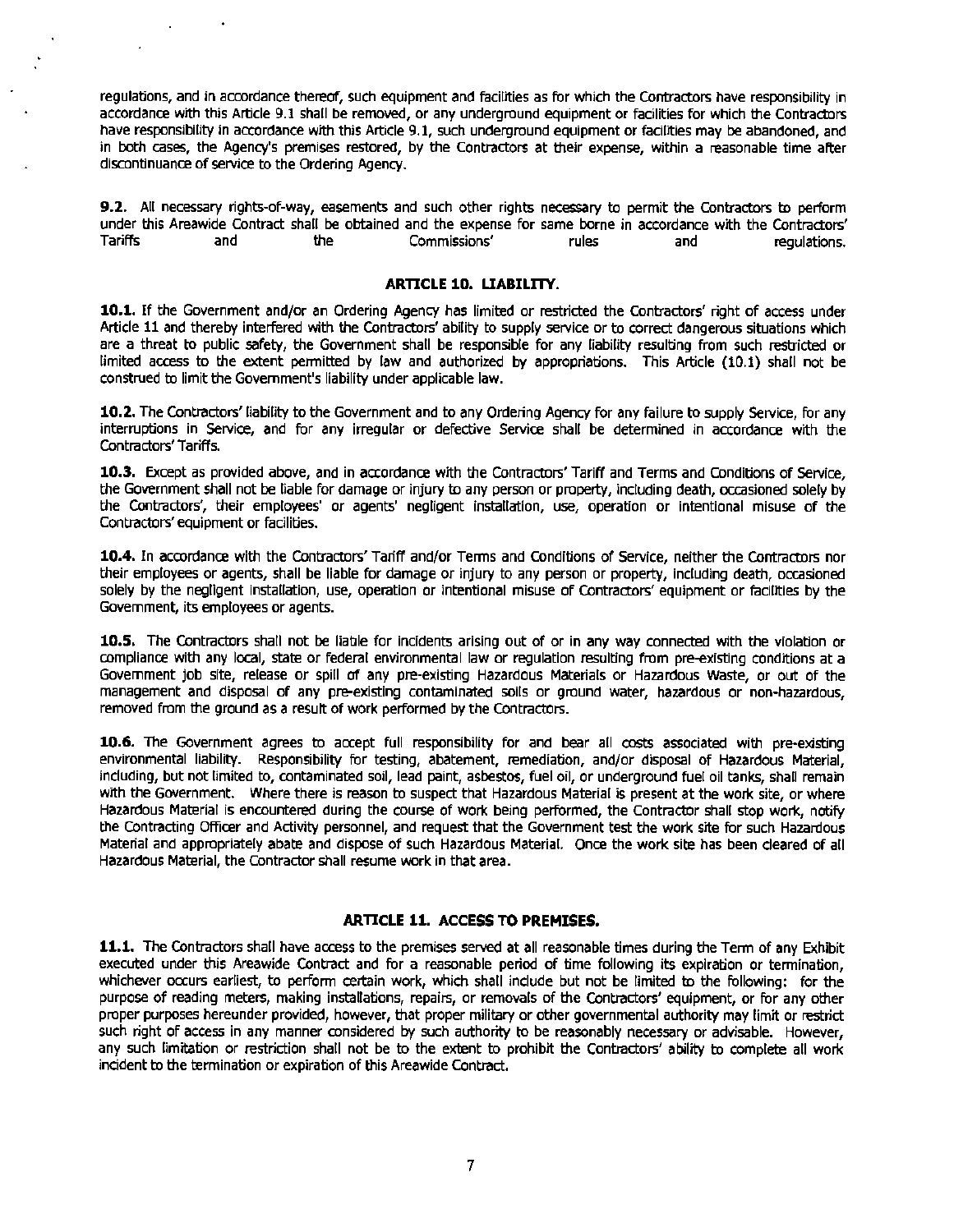#### **ARTICLE 12. PARTIES OF INTEREST.**

**12.1.** This Areawide Contract shall be binding upon and inure to the benefit of the successors, legal representatives, and assignees of the respective parties hereto.

**12.2.** When the Contractors become aware that a change In ownership or company name has occurred, or is certain to occur, the Contractors shall notify the Contracting Officer at the address provided in Article 16.1 not later than thirty (30) days after the effectiveness of any such ownership or name change. In the event the Contractors fail to make the notification required by this Article 12.2, the Government cannot guarantee the timely payment of outstanding invoices in accordance with the provisions of Article 7.1; however, the Government shall be responsible for all payments related<br>to the Services provided by the Contractor hereunder. to the Services provided by the Contractor hereunder.

#### **ARTICLE 13. REPRESENTATIONS AND CERTIFICATIONS.**

**13.1.** This Areawide Contract incorporates by reference the representations and certifications made by the Contractors which shall be filed annually electronically at www.sam.gov.

**13.2.** Contractors represent that the following persons are currently authorized to negotiate and execute on its behalf with the U.S. Government In connection with this Areawide Contract: (List names, titles, and telephone numbers of the authorized negotiators):

- 1. Greg Story, Senior Contract Administrator, 701-222-7786; <greg.story@mdu.com>
- 2. R. David Swenson, Manager, Industrial Services, 208-377-6118; <dave.swenson@intgas.com>
- 3.
- 4.

Contractors reserve the right to amend the above-list of persons at any time by delivering written notice to the Government at the address provided in Artide 16.1.

#### **ARTICLE 14. SUPPLEMENTAL CLAUSES.**

#### **14.1. 52.252-2** Clauses Incorporated by Reference. (FEB 1998)

FAR REF Federal Acquisition Regulation

This Areawide Contract incorporates one or more dauses by reference, with the same force and effect as if they were given in full text. Upon request, the Contracting Officer will make their full text available. The offeror is cautioned that the listed provisions and dauses may include blocks that must be completed by the contractor and/or submitted with its documentation. In lieu of submitting the full text of those provisions and clauses, the contractor may identify the provision and/or dause by paragraph identifier and provide the appropriate information with its documentation. Also, the full text of a clause may be accessed electronically at this/these address(es): http//:www.arnet.gov

| .         | reactor Acquisition Regulation                                          |
|-----------|-------------------------------------------------------------------------|
| 52,203-3  | <b>GRATUITIES (APR 1984)</b>                                            |
| 52.203-5  | COVENANT AGAINST CONTINGENT FEES (MAY 2014)                             |
| 52.203-6  | RESTRICTIONS ON SUBCONTRACTOR SALES TO THE GOVERNMENT (SEPT 2006)       |
| 52.203-7  | ANTI-KICKBACK PROCEDURES (MAY 2014)                                     |
| 52.203-8  | CANCELLATION, RESCISSION, AND RECOVERY OF FUNDS FOR ILLEGAL OR IMPROPER |
|           | ACTIVITY (MAY 2014)                                                     |
| 52.203-10 | PRICE OR FEE ADJUSTMENT FOR ILLEGAL OR IMPROPER ACTIVITY (MAY 2014)     |
| 52.203-11 | CERTIFICATION AND DISCLOSURE REGARDING PAYMENTS TO INFLUENCE CERTAIN    |
|           | FEDERAL TRANSACTIONS (SEPT 2007)                                        |
| 52.203-12 | LIMITATION ON PAYMENTS TO INFLUENCE CERTAIN FEDERAL TRANSACTIONS        |
|           | (OCT 2010)                                                              |
| 52.204-4  | PRINTED OR COPIED DOUBLE-SIDED ON RECYCLED PAPER (MAY 2011)             |
| 52.204-5  | WOMEN-OWNED BUSINESS (OTHER THAN SMALL BUSINESS) (MAY 1999)             |
| 52.204-9  | PERSONAL IDENTITY VERIFICATION OF CONTRACTOR PERSONNEL (JAN 2011)1,2    |
| 52.204-7  | CENTRAL CONTRACTOR REGISTRATION (JUL 2013)                              |
|           |                                                                         |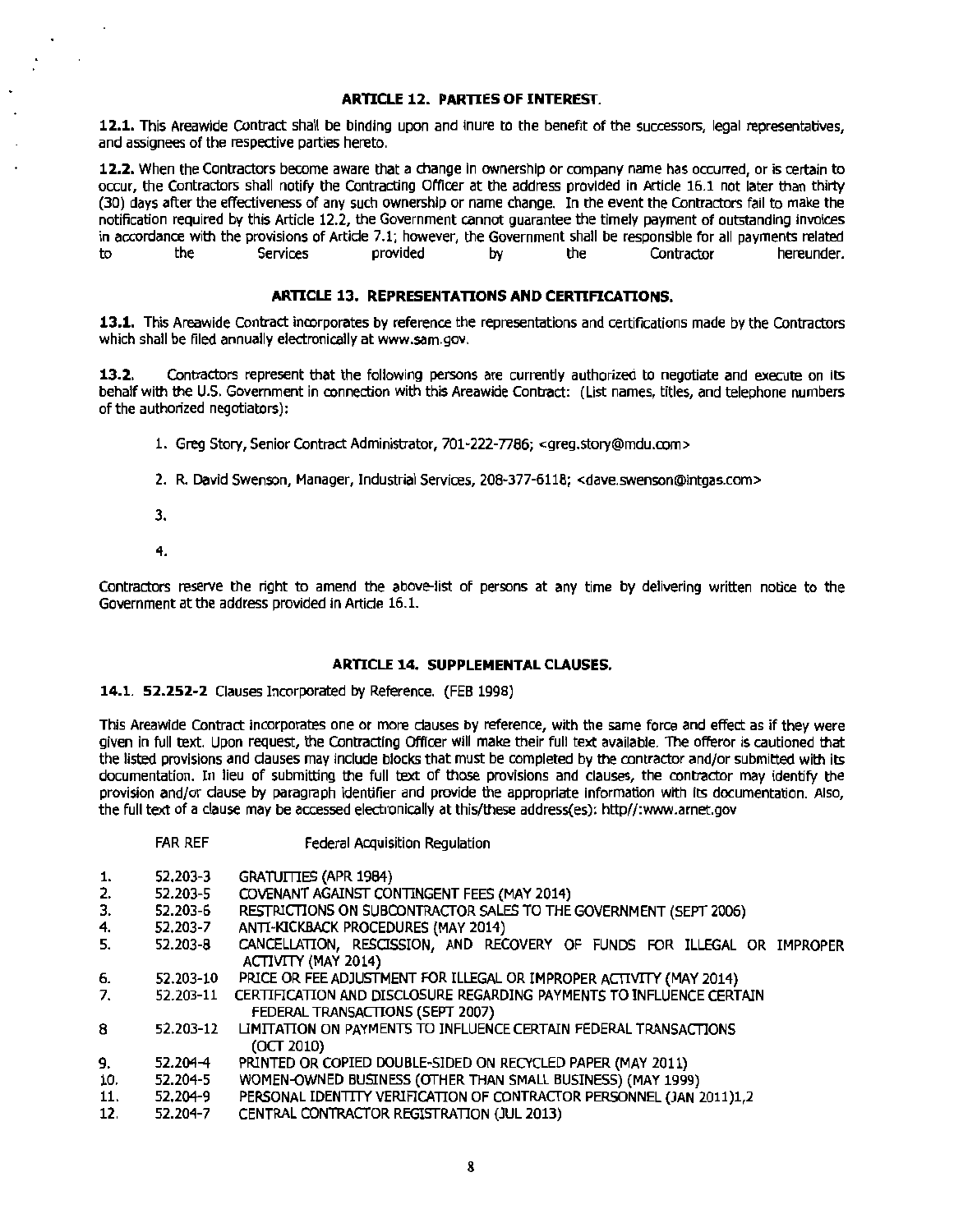| 13.             | 52.209-6     | <b>THE</b><br><b>GOVERNMENT'S</b><br><b>PROTECTING</b><br>INTEREST WHEN<br><b>SUBCONTRACTING</b><br>WITH<br>CONTRACTORS DEBARRED, SUSPENDED, OR PROPOSED FOR DEBARMENT (AUG 2013) |
|-----------------|--------------|-----------------------------------------------------------------------------------------------------------------------------------------------------------------------------------|
| 14.             | 52.215-2     | AUDIT AND RECORDS-NEGOTIATION (OCT 2010) 1                                                                                                                                        |
| 15.             | 52.215-10    | PRICE REDUCTION FOR DEFECTIVE COST OR PRICING DATA (AUG 2011)1                                                                                                                    |
| 16.             | 52.215-12    | SUBCONTRACTOR COST OR PRICING DATA (OCT 2010)1                                                                                                                                    |
| 17 <sub>1</sub> | 52.215-14    | INTEGRITY OF UNIT PRICES (OCT 2010)1                                                                                                                                              |
| 18.             | 52.215-20    | REQUIREMENTS FOR COST OR PRICING DATA OR INFORMATION OTHER THAN COST OR                                                                                                           |
|                 |              | PRICING DATA (OCT 2010)1                                                                                                                                                          |
| 19.             | $52.219 - 8$ | UTILIZATION OF SMALL BUSINESS CONCERNS (OCT 2014)                                                                                                                                 |
| 20.             | 52.219-9     | SMALL BUSINESS SUBCONTRACTING PLAN (OCT 2014)                                                                                                                                     |
| 21.             | 52.219-16    | LIQUIDATED DAMAGES-SUBCONTRACTING PLAN (JAN 1999)                                                                                                                                 |
| 22.             | 52.222-3     | CONVICT LABOR (JUNE 2003)                                                                                                                                                         |
| 23.             | 52.222-21    | PROHIBITION OF SEGREGATED FACILITIES (FEB 1999)                                                                                                                                   |
| 24.             | 52.222-26    | EQUAL OPPORTUNITY (MAR 2007)                                                                                                                                                      |
| 25.             | 52.222-35    | EQUAL OPPORTUNITY FOR VETERANS (JUL 2014)                                                                                                                                         |
| 26.             | 52.222-36    | AFFIRMATIVE ACTION FOR WORKERS WITH DISABILITIES (JUL 2014)                                                                                                                       |
| 27.             | 52.222-37    | <b>EMPLOYMENT REPORTS ON VETERANS (JUL 2014)</b>                                                                                                                                  |
| 28.             | 52.222-38    | COMPLIANCE WITH VETERANS' EMPLOYMENT REPORTING REQUIREMENTS<br>(SEPT 2010)                                                                                                        |
| 29.             | 52.222-50    | COMBATING TRAFFICKING IN PERSONS (FEB 2009)                                                                                                                                       |
| 30.             | 52.222-54    | EMPLOYMENT ELIGIBILITY VERIFICATION (AUG 2013)                                                                                                                                    |
| 31.             | 52.223-4     | RECOVERED MATERIAL CERTIFICATION (MAY 2008)1                                                                                                                                      |
| 32.             | 52.223-5     | POLLUTION PREVENTION AND RIGHT-TO-KNOW INFORMATION (MAY 2011)                                                                                                                     |
| 33.             | 52.223-6     | DRUG-FREE WORKPLACE (MAY 2001)                                                                                                                                                    |
| 34.             | 52.223-9     | ESTIMATE OF PERCENTAGE OF RECOVERED MATERIAL CONTENT FOR EPA-                                                                                                                     |
|                 |              | DESIGNATED ITEMS (MAY 2008)1,3                                                                                                                                                    |
| 35.             | 52.223-15    | ENERGY EFFICIENCY IN ENERGY-CONSUMING PRODUCTS (DEC 2007) 1                                                                                                                       |
| 36.             | 52.223-17    | AFFIRMATIVE PROCUREMENT OF EPA-DESIGNATED ITEMS IN SERVICE AND                                                                                                                    |
|                 |              | CONSTRUCTION CONTRACTS (MAY 2008)1                                                                                                                                                |
| 37.             | 52.225-13    | RESTRICTIONS ON CERTAIN FOREIGN PURCHASES (JUNE 2008)                                                                                                                             |
| 38.             | 52.232-11    | EXTRAS (APR 1984)                                                                                                                                                                 |
| 39.             | 52.232-17    | INTEREST (MAY 2014)                                                                                                                                                               |
| 40.             | 52.232-18    | AVAILABILITY OF FUNDS (APR 1984)                                                                                                                                                  |
| 41.             | 52.232.19    | AVAILABILITY OF FUNDS FOR THE NEXT FISCAL YEAR (APR 1984)4                                                                                                                        |
| 42.             | 52.232-23    | ASSIGNMENT OF CLAIMS (MAY 2014)                                                                                                                                                   |
| 43.             | 52.232-25    | PROMPT PAYMENT (JUL 2013)1                                                                                                                                                        |
| 44.             | 52.232-33    | PAYMENT BY ELECTRONIC FUNDS TRANSFER-CENTRAL CONTRACTOR                                                                                                                           |
|                 |              | REGISTRATION (JUL 2013)                                                                                                                                                           |
| 45.             | 52.232-35    | DESIGNATION OF OFFICE FOR GOVERNMENT RECEIPT OF ELECTRONIC FUNDS                                                                                                                  |
|                 |              | TRANSFER INFORMATION (JUL 2013) 1,2                                                                                                                                               |
| 46.             | 52.232-36    | PAYMENT BY THIRD PARTY (MAY 2014) 2                                                                                                                                               |
| 47.             | 52.232-37    | MULTIPLE PAYMENT ARRANGEMENTS (MAY 1999)                                                                                                                                          |
| 48.             | 52.233-1     | DISPUTES (MAY 2014)                                                                                                                                                               |
| 49.             | 52.233-4     | APPLICABLE LAW FOR BREACH OF CONTRACT CLAIM (OCT 2004)                                                                                                                            |
| 50.             | 52.236-9     | PROTECTION OF EXISTING VEGETATION, STRUCTURES, EQUIPMENT, UTILITIES, AND                                                                                                          |
|                 |              | IMPROVEMENTS (APR 1984)                                                                                                                                                           |
| 51.             | 52.237-2     | PROTECTION OF GOVERNMENT BUILDINGS, EQUIPMENT, AND VEGETATION                                                                                                                     |
|                 |              | (APR 1984)                                                                                                                                                                        |
| 52.             | 52.241-2     | ORDER OF PRECEDENCE-UTILITIES (FEB 1995)                                                                                                                                          |
| 53.             | 52.241-3     | SCOPE AND DURATION OF CONTRACT (FEB 1995)4                                                                                                                                        |
| 54.             | 52.241-4     | CHANGE IN CLASS OF SERVICE (FEB 1995)                                                                                                                                             |
| 55.             | 52.241-5     | CONTRACTOR'S FACILITIES (FEB 1995)                                                                                                                                                |
| 56.             | 52.241-6     | SERVICE PROVISIONS (FEB 1995)4                                                                                                                                                    |
| 57.             | 52.241-7     | CHANGE IN RATES OR TERMS AND CONDITIONS OF SERVICE FOR REGULATED<br>SERVICES (FEB 1995)                                                                                           |
| 58.             | 52.241-8     | CHANGE IN RATES OR TERMS AND CONDITIONS OF SERVICE FOR UNREGULATED<br>SERVICES (FEB 1995) 1,3                                                                                     |
| 59.             | 52.241-9     | CONNECTION CHARGE (FEB 1995) 2,3                                                                                                                                                  |
| 60.             | 52.241-9     | CONNECTION CHARGE (ALT I) (FEB 1995)2,3                                                                                                                                           |
| 61.             | 52.241-10    | TERMINATION LIABILITY (FEB 1995)2,3                                                                                                                                               |
| 62.             | 52.241-12    | NONREFUNDABLE, NONRECURRING SERVICE CHARGE (FEB 1995) 2,3                                                                                                                         |
| 63.             | 52.242-13    | BANKRUPTCY (JULY 1995)                                                                                                                                                            |
|                 |              |                                                                                                                                                                                   |

 $\ddot{\phantom{0}}$ l.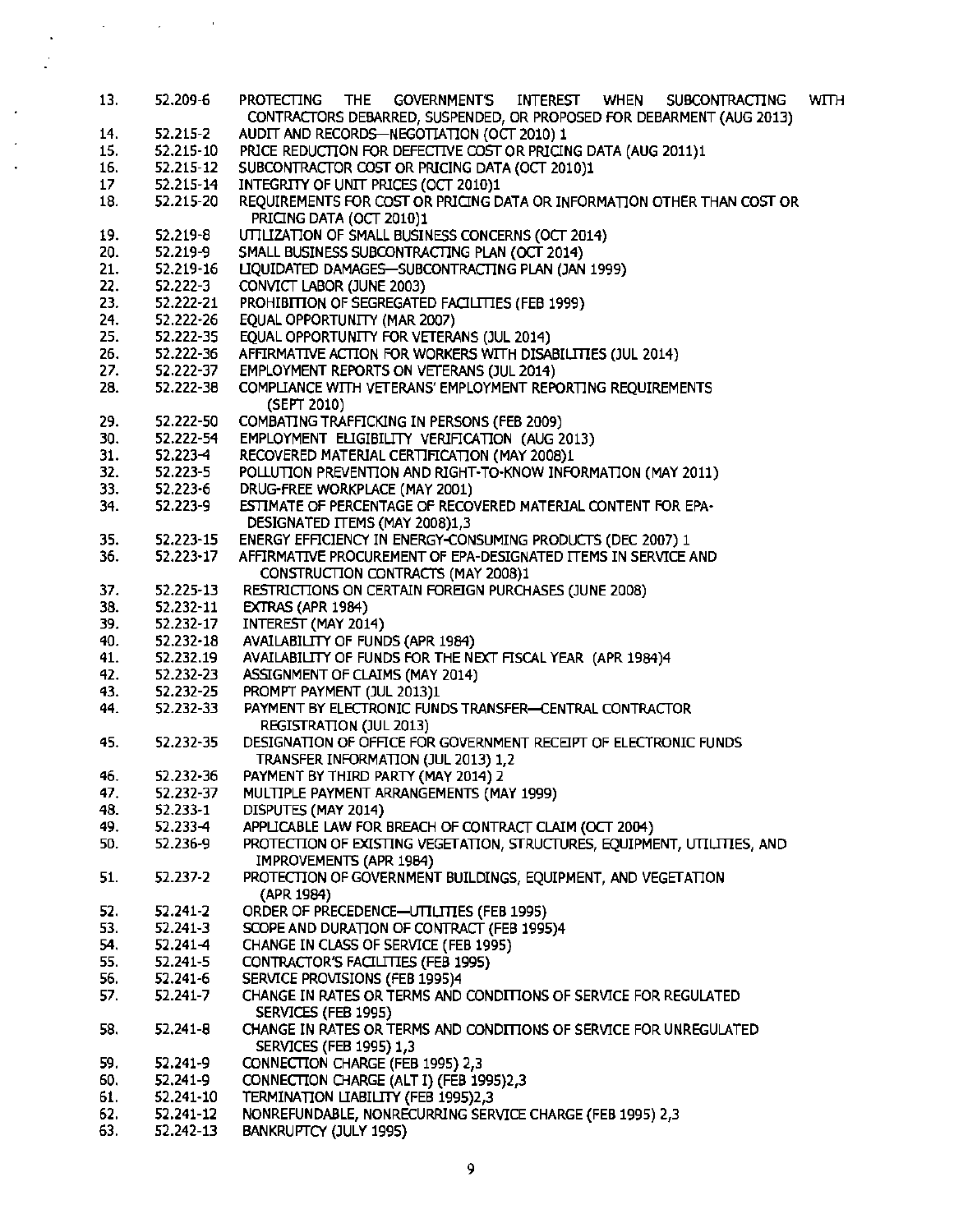- 64. 52.243-1 CHANGES-FIXED PRICE {AUG 1987)
- 65. 52.244-5 COMPETITION IN SUBCONTRACTING (DEC 1996)1<br>66. 52.244-6 SUBCONTRACTS FOR COMMERCIAL ITEMS (OCT 20
- 66. 52.244-6 SUBCONTRACTS FOR COMMERCIAL ITEMS (OCT 2014)<br>67. 52.246-25 LIMITATION OF LIABILITY—SERVICES (FEB 1997)
- 67. 52.246-25 LIMITATION OF LIABILITY-SERVICES (FEB 1997)<br>68. 52.248-1 VALUE ENGINEERING (ALT I) (OCT 2010)1
- 68. 52.248-1 VALUE ENGINEERING (ALT I) (OCT 2010)1
- TERMINATION FOR CONVENIENCE OF THE GOVERNMENT (SERVICES) (SHORT FORM) (APR 1984)
- 70. 52.249-8 DEFAULT (FIXED-PRICE SUPPLY AND SERVICE) (APR 1984) 1
- 71. 552.241-70 AVAILABILITY Of FUNDS FOR THE NEXT FISCAL YEAR OR QUARTER (SEPT 2010)
- 72. 552.241-71 DISPUTES (UTILITY CONTRACTS) (AUG 2010)

1 INDICATES THAT THE CLAUSE APPLIES TO THE ENERGY MANAGEMENT AUTHORIZATION AND ONLY TO THE EXTENT THAT THE CONTRACTING OFFICER OF THE DELIVERY ORDER DETERMINES THAT THE CLAUSE IS NECESSARY FOR EFFIOENT CONTRACT ADMINISTRATION.

2 INDICATES THAT THE CLAUSE APPLIES TO THE ELECTRIC SERVICE AUTHORIZATION AND ONLY TO THE EXTENT THAT THE CONTRACTING OFFICER OF THE DELIVERY ORDER DETERMINES THAT THE CLAUSE IS NECESSARY FOR EFFICENT CONTRACT ADMINISTRATION.

3THE REFERENCED CLAUSE SHOULD BE INCLUDED IN FULL TEXT IN THE AUTHORIZATION FOR ELECTRIC SERVICE.

4 INDICATES THAT THE CLAUSE HAS BEEN INCLUDED WITHIN THE TEXT OF THE AREAWIDE CONTRACT ON A "SUBSTANTIALLY THE SAME'' BASIS AS REQUIRED BY SUBPART 41.501(A) OF THE FEDERAL ACQUISffiON **REGULATIONS** 

Clauses marked with an asterisk (\*) are only applicable if checked on a Exhibit, and only to the work ordered on that Exhibit.

#### 14.2 Unregulated Services.

Pursuant to this Areawide Contract, the Contractors may provide energy related services that are not subject to rate and tariff regulations by the Commissions under a pre-approved alternative (FAR 52.241-8) that demonstrate the Contractors will provide these services under terms and conditions that are competitive and otherwise in the best interests of the Ordering Agency. If, as demonstrated by the Ordering Agency, the conditions for use of this preapproved alternative cannot be satisfied, then the Ordering Agency should consider the requirement of the Competition in Contracting Act of 1984 and the extent to which a competitive acquisition process is required to select and award a contract for these unregulated services. If an Authorization under this Areawide Contract is utilized, the prices and terms and conditions for unregulated services offered by the Contractor shall be negotiated subject to the requirements of FAR 41.5, subject to the general requirements of FAR 52.241-8.

#### 14.3 Repeal of Clauses During Term of Areawide Contract.

If, during the Term of this Areawide Contract, any of the clauses contained in this Article are repealed, revoked, or dissolved by the Government, then such clauses shall no longer be part of this Areawide Contract as of the date of such repeal, revocation, or dissolution. The elimination of these dauses by reason of such repeal, revocation, or dissolution shall not affect the continuing validity and effectiveness of the remainder of this Areawide Contract or other clauses referenced in this Article. The parties' conduct thereafter shall be modified accordingly and reflect the repeal, revocation, or dissolution as related to their respective rights and obligations hereunder.

14.4 Clauses Incorporated in Full Text.

#### 1. 52.222-40 Notification of Employee Rights Under the National Labor Relations Act.

As prescribed in 22.1605, insert the following dause:

#### NOTIFICATION OF EMPLOYEE RIGHTS UNDER THE NATIONAL LABOR RELATIONS ACT (DEC 2010)

(a) During the term of this contract, the Contractors shall post an employee notice, of such size and in such form, and containing such content as prescribed by the Secretary of Labor, in conspicuous places in and about its plants and offices where employees covered by the National Labor Relations Act engage in activities relating to the performance of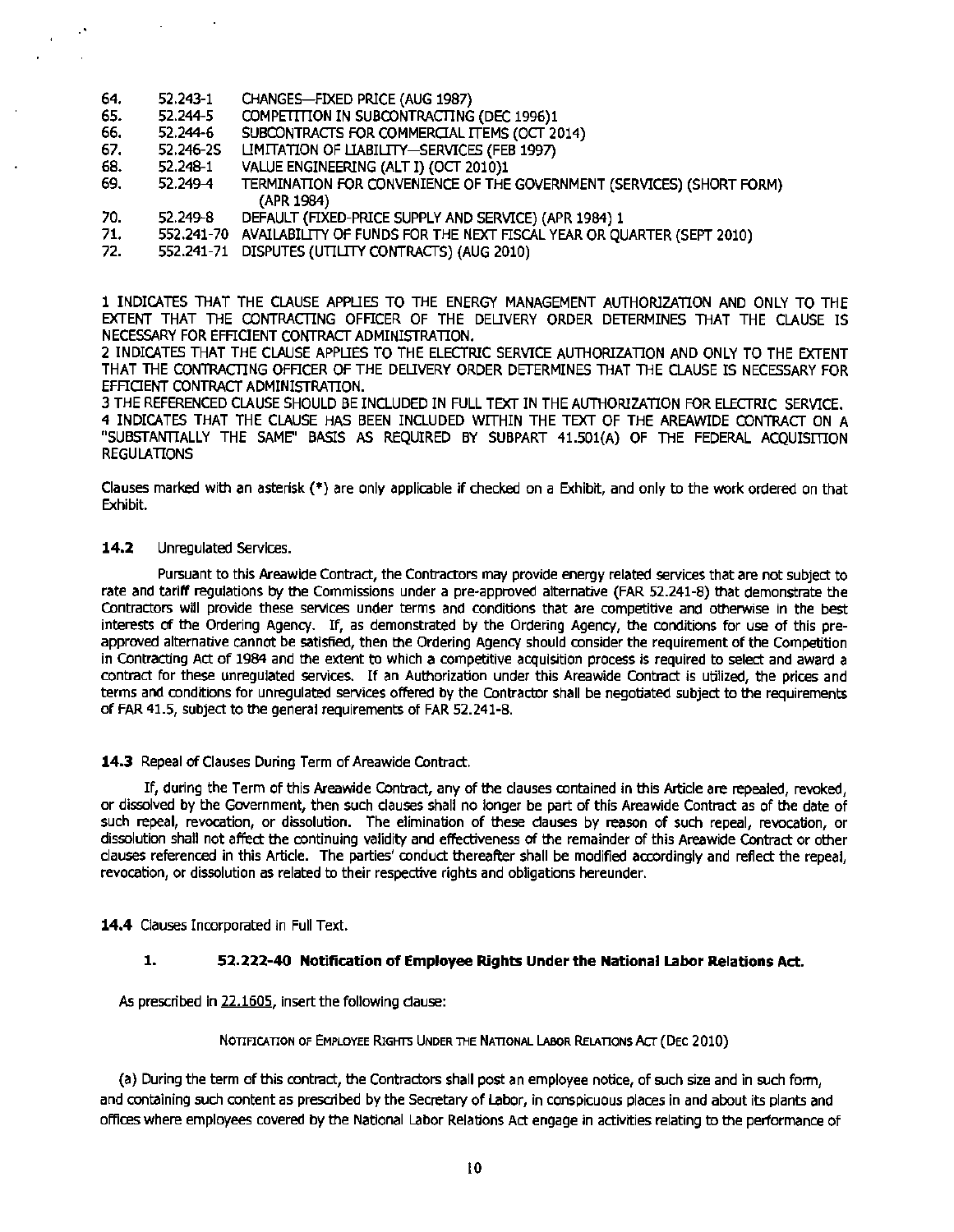the contract, induding all places where notices to employees are customarily posted both physically and electronically, in the languages employees speak, in accordance with 29 CFR 471.2 (d) and (f).

(1) Physical posting of the employee notice shall be in conspicuous places in and about the Contractor's plants and offices so that the notice is prominent and readily seen by employees who are covered by the National Labor Relations Act and engage in activities related to the performance of the contract.

(2) Ifthe Contractor customarily posts notices to employees electronically, then the Contractor shall also post the required notice electronically by displaying prominently, on any website that is maintained by the Contractor and is customarily used for notices to employees about terms and conditions of employment, a link to the Department of Labor's website that contains the full text of the poster. The link to the Department's website, as referenced in (b)(3) of this section, must read, "Important Notice about Employee Rights to Organize and Bargain Collectively with Their Employers."

(b) This required employee notice, printed by the Department of Labor, may be

(1) Obtained from the Division of Interpretations and Standards, Office of Labor-Management Standards, U.S. Department of Labor, 200 Constitution Avenue, NW., Room N-5609, Washington, DC 20210, (202) 693-0123, or from any field office of the Office of Labor-Management Standards or Office of Federal Contract Compliance Programs;

(2) Provided by the Federal contracting agency if requested;

(3) Downloaded from the Office of Labor-Management Standards Web site at www.dol.goy/olms/reas/compliance/E013496.hbn; or

(4) Reproduced and used as exact duplicate copies of the Department of Labor's official poster.

(c) The required text of the employee notice referred to in this clause is located at Appendix A, Subpart A, 29 CFR Part 471.

(d) The Contractor shall comply with all provisions of the employee notice and related rules, regulations, and orders ofthe Secretary of Labor.

(e) In the event that the Contractor does not comply with the requirements set forth in paragraphs (a) through (d) ofthis dause, this contract may be terminated or suspended in whole or in part, and the Contractor may be suspended or debarred in accordance with 29 CFR 471.14 and subpart  $9.4$ . Such other sanctions or remedies may be imposed as are provided by 29 CFR part 471, which implements Executive Order 13496 or as otherwise provided by law.

(f) Subcontracts.

(1) The Contractor shall include the substance of this Clause, including this paragraph (f), in every subcontract that exceeds \$10,000 and will be performed wholly or partially in the United States, unless exempted by the rules, regulations, or orders of the Secretary of Labor issued pursuant to section 3 of Executive Order 13496 of January 30, 2009, so that such provisions will be binding upon each subcontractor.

(2) The Contractor shall not procure supplies or services in a way designed to avoid the applicability of Executive Order 13496 or this clause.

(3) The Contractor shall take such action with respect to any such subcontract as may be directed by the Secretary of Labor as a means of enforcing such provisions, including the Imposition of sanctions for noncompliance.

(4) However, if the Contractor becomes involved in litigation with a subcontractor, or is threatened with such involvement, as a result of such direction, the Contractor may request the United States, through the Secretary of Labor, to enter into such litigation to protect the interests of the United States.

(End of clause)

#### 2. 52.241-7 Change in Rates or Terms and Conditions of Service for Regulated Services (FEB 1995)

The items included in Contractors' Tariff are available to the government and any Ordering Agency electronically at the Contractors' website, http://www.mdu.com/about/rates/contentslindex.html.;

http://www.intgas.com/about/rates/contentslindex.html. In addition, the government and any Ordering Agency may register at the website maintained by each of the respective Regulatory Commissions for each docket opened regarding Contractors for automatic electronic notifications pertaining to that docket. Contractor shall comply with the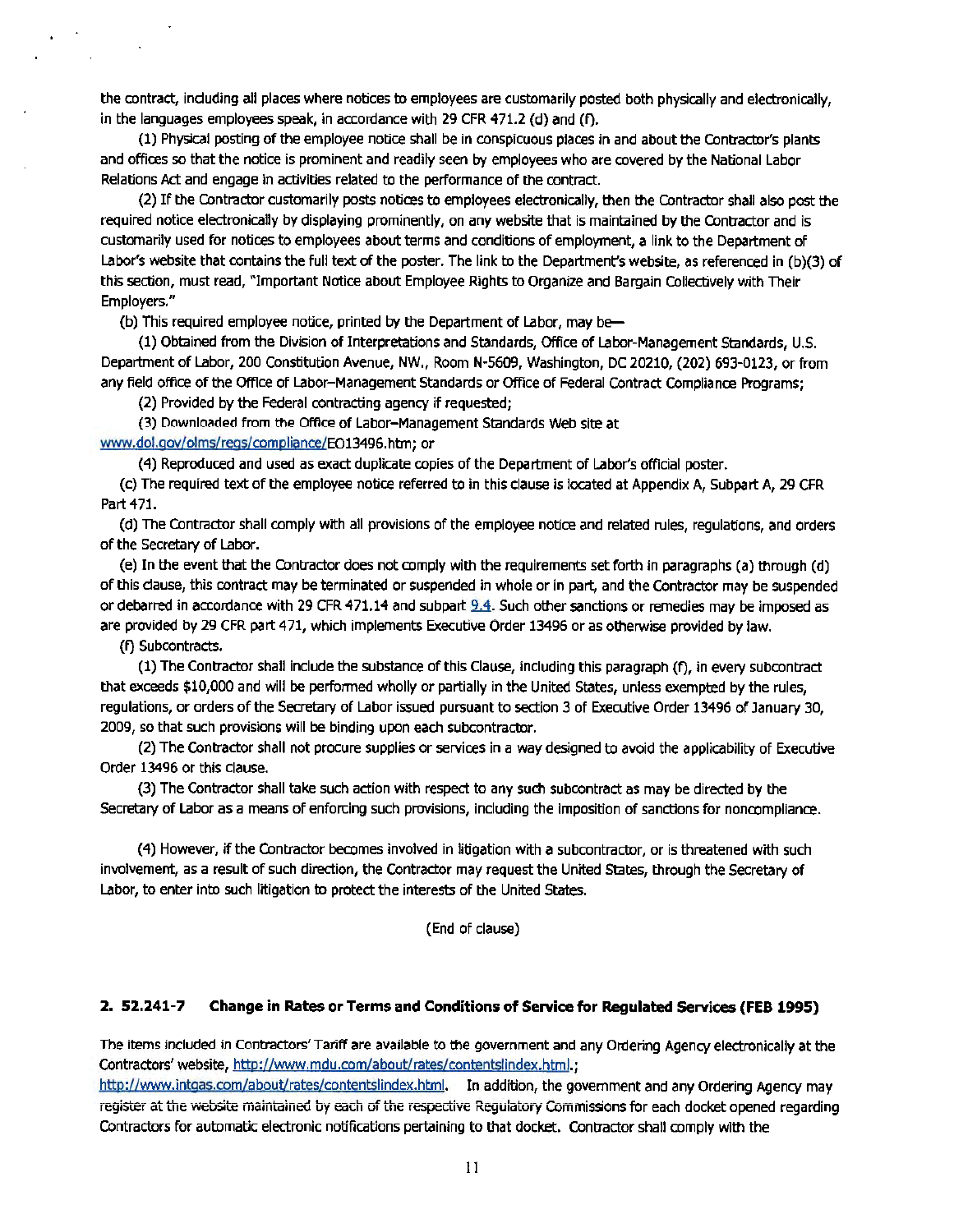Commissions' regulatory requirements applicable to notifications to Contractors customers for changes to Contractors Tariff.

(End of clause)

#### 3. **52..252-1 Solicitation Provisions Incorporated by Reference (FEB 1998)**

As prescribed in 52.107(a), insert the following provision:

SOLICITATION PROVISIONS INCORPORATED BY REFERENCE (FEB 1998)

(SEE ARTICLE 14.1)

4. The requirements of the Disputes dause at Federal Acquisition Regulation {FAR) 52.233-1 are supplemented to provide that matters involving the interpretation of tariffed retail rates, tariff rate schedules, and tariffed terms provided under this Areawide contract are subject to the jurisdiction and regulation of the utility rate commission having jurisdiction.

#### **14.4** State Taxes.

 $\cdot$ 

The contract price excludes all State and local taxes levied on or measured by the contract or sales price of the services or completed supplies furnished under this contract. The Government agrees either to pay the amount of the state or local taxes to the Contractor or provide evidence necessary to sustain an exemption from such taxes.

#### **ARTICLE 15. SMALL BUSINESS SUBCONTRACilNG PLAN.**

**15.1.** Attached hereto and made a part hereof by reference is a SUBCONTRACTING PLAN FOR SMALL BUSINESS CONCERNS, SMALL BUSINESS CONCERNS OWNED AND CONTROLLED BY SOCIALLY & ECONOMICALLY DISADVANTAGED INDMDUAl5, HUB ZONE BUSINESS CONCERNS, WOMAN OWNED SMALL BUSINESS CONCERNS, VETERAN-OWNED SMALL BUSINESSES CONCERNS AND DISABLED VETERAN-OWNED BUSINESSES negotiated between the Contractor and the Government, which is applicable on a company wide basis pursuant to the requirements of Section 211 of P.L. 95-507, as amended (15 U.S.C. 637{d)). The Contractor expressly understands that this subcontracting plan is an annual plan and hereby agrees to submit a new subcontracting plan by November 30<sup>th</sup> of each year during the Term of this Areawide Contract.

**15.2.** Information and announcements concerning current developments in the GSA Small Business Subcontracting Program are available on the GSA Energy Division web site accessible via http://www.gsa.gov/energy.

#### **ARTICLE 16. NOTICES.**

**16.1.** Unless specifically provided otherwise, all notices required to be provided to the Government under this Areawide Contract shall be mailed to: U. S. General Services Administration, PBS, Office of Facilities Management and Services Program; Director, Energy Division, 1800 FStreet, NW, Room 5116, Washington, DC 20405.

**16.2.** All inquiries and notices to the Contractor regarding this Areawide Contract shall be mailed to: Mr. Greg Story, Telephone Number: (701) 222-7786, E-mail: greg.story@mdu.com or Mr. R. David Swenson, Telephone Number: {208) 377-6118, E-mail: dave.swenson@intQas.com or to such other person as the Contractor may hereafter designate in writing.

**16.3.** The Ordering Agency shall provide GSA with a copy of all fully executed Exhibits induding any applicable attachments at the address provided in Article 16.1.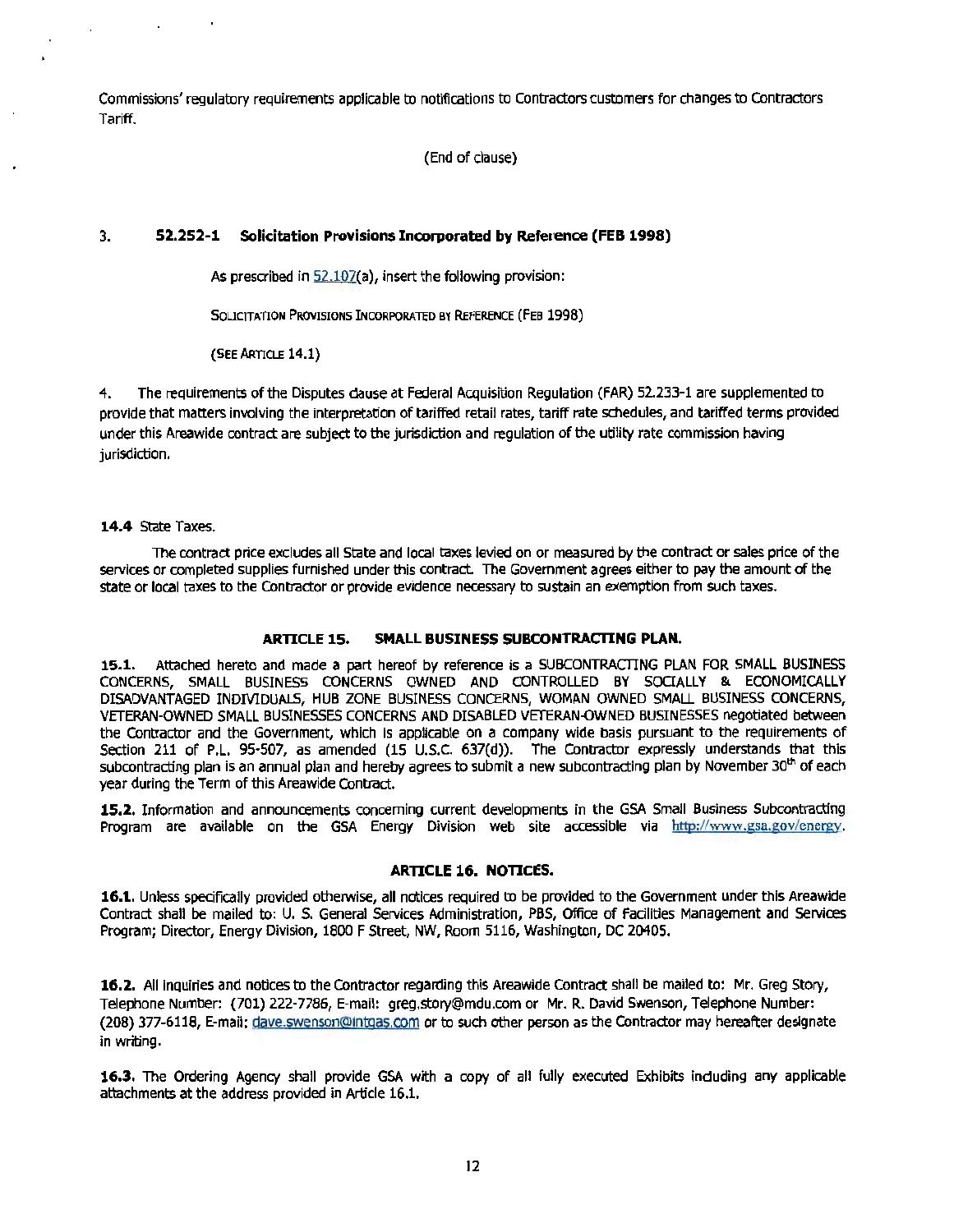#### **ARTICLE 17. REPORTING.**

**17.1.** The Contractors shall provide, as prescribed and directed by the Contracting Officer, an annual report on Subcontracting Plan Achievements, in accordance with the approved subcontracting plan for small business concerns and small business concerns owned and controlled by socially and economically disadvantaged individuals by October 30 of each year during the Term of this Areawide Contract. The report shall be submitted electronically utilizing the Small Business Administration's Electronic Subcontracting Reporting System. The website address of system can be found at http://www.esrs.gov.

#### **ARTICLE 18. UTILITY ENERGY SERVICE CONTRACTS.**

18.1. Measurement and verification: Energy Conservation Measures (ECM) will not be normally considered unless a net overall energy usage or cost reduction can be demonstrated and verified. Verification standards for energy projects are established In the North-American Energy Measurement and Verification Protocol (NEMVP), published by the Department of Energy's Federal Energy Management Program (FEMP), or as agreed in the Authorization.

**18.2.** Unless otherwise provided by law, the following provisions shall apply:

**(a)** Payment for energy conservation measures, when authorized as Energy Management Service (EMS), shall be equal to the direct cost of capital or financing amortized over a negotiated payment term commencing on the date of acceptance of the completed installation;

**(b)** The payment term for Authorizations involving energy conservation measures should be calculated to enable the Ordering Agency's payment(s) to be lower than the estimated cost savings to be realized from its implementation. In no event, however, shall this term exceed eighty percent (80%) of the useful life of the equipment/material to be installed.

**18.3.** Subcontracting: The Contractors may perform any or all of its requested Services through subcontractors, including its unregulated affiliates. ECM subcontractors shall be competitively selected in accordance with FAR 52.244-5 (Competition in Subcontracting) (DEC 1996) (See Artide 14). Subcontractor selection shall be based on cost, experience, past performance and other such factors as the Contractors and the Ordering Agency may mutually deem appropriate and reasonably related to the Government's minimum requirements. Upon request by the Government, the Contractors shall make available to the contracting officer all documents related to the selection of a subcontractor. In no event shall the Service be provided by subcontractors listed as excluded from Federal Procurement Programs maintained by GSA pursuant to 48 C.F.R. 9.404 in accordance with 52.209-6 (Protecting the Government's Interest when Subcontracting with Contractors Debarred, Suspended, or Proposed for Debarment (AUG 2013) (See Article 14)).

**18.4.** For all Authorizations involving Energy Conservation Measures, it is desirable to have a Warranty Clause that addresses the specific needs and requirements of the work being performed and equipment that is to be provided by the Contractors; however, In the absence of a Warranty Oause In the Authorization, the following language will serve as the default Oause:

The Company shall pass through to the Agency all warranties on equipment installed or provided by it or its subcontractors on Government property with the following representation:

MONTANA-DAKOTA UTillTIES AND INTERMOUNTAIN GAS COMPANY ACKNOWLEDGE THAT THE UNITED STATES OF AMERICA WILL OWN OR LEASE THE EQUIPMENT AND/OR MATERIALS BEING INSTALLED OR SUPPLIED HEREUNDER, AND, ACCORDINGLY, AGREE THAT ALL WARRANTIES SET FORTH HEREIN, OR OTHERWISE PROVIDED BY LAW IN FAVOR OF GOVERNMENT SHALL INURE ALSO TO THE BENEFIT OF THE UNITED STATES AND THAT ALL CLAIMS ARISING FROM ANY BREACH Of SUCH WARRANTIES OR *AS* A RESULT OF DEFECTS IN OR REPAIRS TO SUCH EQUIPMENT OR SUPPLIES MAY BE ASSERTED AGAINST MONTANA-DAKOTA UTIUTIES AND INTERMOUNTAIN GAS COMPANY OR MANUFACTURER DIRECTLY BY THE UNITED STATES OF AMERICA.

**18.5.** The Ordering Agency shall submit to GSA a copy of all preliminary energy audit results or energy conservation measure analysis for review and compliance with federal regulations and policy. Upon written acknowledgement from GSA of receipt of the aforementioned information, a copy of which shall be provided by the Ordering Agency to the Contractors, the Ordering Agency may negotiate Task Orders with the Contractors for the implementation of the energy conservation measures described in the preliminary documents. The Ordering Agency shall provide GSA with copies of fully executed Exhibit "C" Authorizations for any Energy Management Services resulting from confirmed/approved energy audits, including any applicable attachments, at the address provided in Artide 16.1.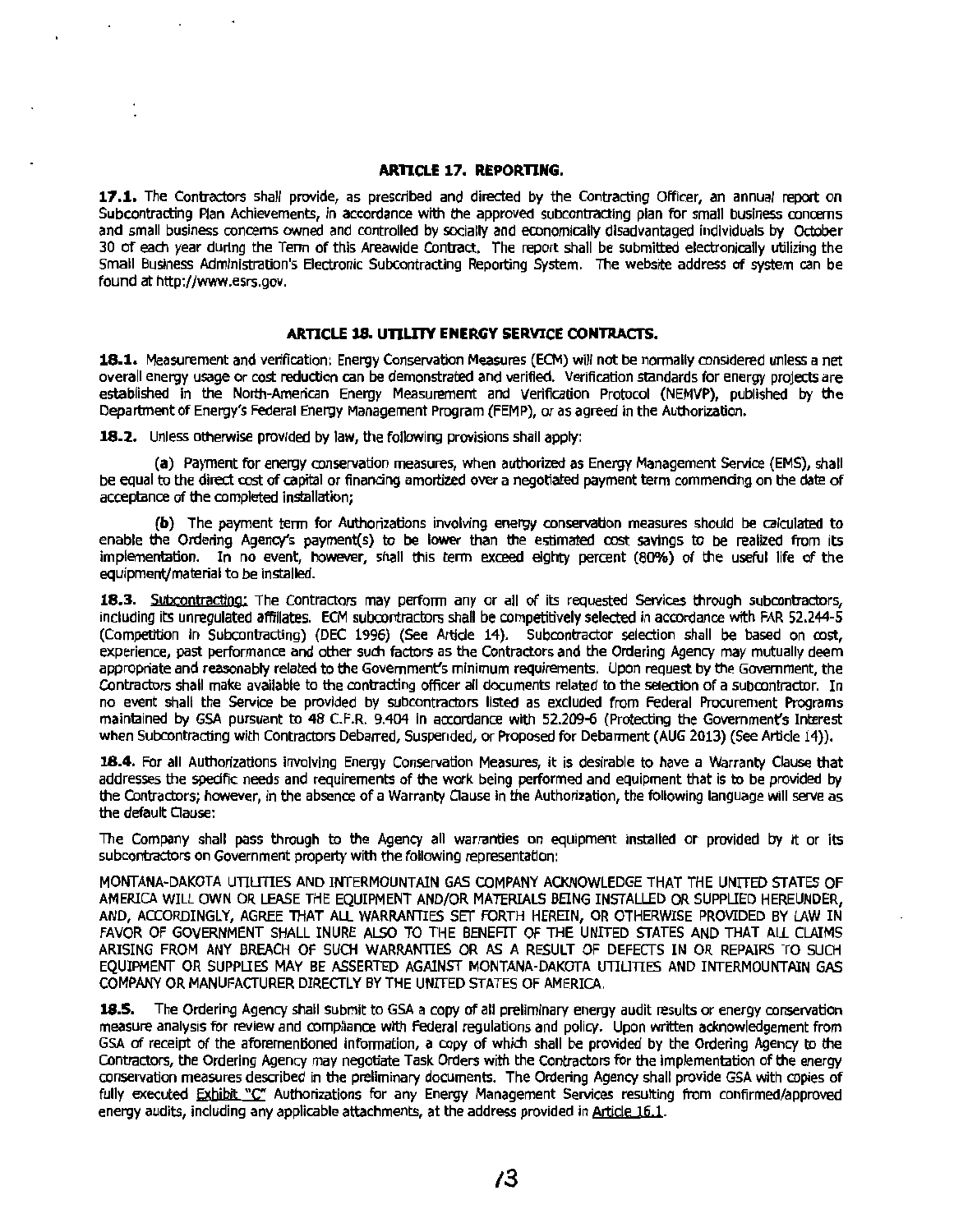**18.6.** Contractors' Responsibilities under this Areawide Contract:

(a) The Contractor shall not provide Energy Management Service to Federal facilities unless the facility is a current customer or prospective customer of the regulated utility within the franchised service territory of the utility company providing such services.

(b) The work that is to be performed under the Authorization for Energy Management Services shall be limited to work resulting in a direct reduction in energy usage (see Article 1.1(j)) and any modification or repair that is necessary as a direct result of the installation of the ECM.

**18.7.** Guaranteed Savings and Scoring of UESC's by the Ordering Agency(ies):

UESC's that meet the definition of "Energy Management Service" ("EMS") prescribed in Article 1.1(k) of this Areawide Contract, and which follow the guidance prescribed in OMB Memoranda M-12-21 and M-98-13, may be scored for budgetary purposes by the Ordering Agency(les) on an annual basis if the UESC requires:

- (a) Energy savings performance assurances or guarantees of the savings to be generated by improvements, which must cover the full cost of the Federal investment for the improvements:
- (b) Measurement and verification (M&V) of savings through commissioning and retro-commissioning; and
- (c) Competition or an alternatives analysis as part of the selection process prior to entering into a UESC

**18.8.** In order to assure the necessary fiscal responsibility consistent with sound program management, alternatively financed UESCs should include a plan for continued action during the contract to assure continued accomptishment of expected performance (this is referred to as a Performance Assurance or Performance Verification Plan). The level of performance assurance (M&V) and its associated costs should be worth the level of certainty of cost savings that the Ordering Agency reasonably deems to be necessary. Each alternatively financed UESC should have a perfonnance assurance plan to accomplish this. Such plans should provide for the separate evaluation of each energy conservation measure and combination of measures in order to identify the appropriate level of needed performance assurance activity based on the technical complexity, potential savings magnitude, and specific situation. (See Overview of the Measurement and Verification for Federal Energy Projects Guidelines Version 2.2 or FEMP Fact Sheet - Performance Assurance for Multi-Year Contracts Under the Utility Incentive Program for further guidance.) Inclusion of and compliance with the performance assurance plan in the specific project task order satisfies the requirements of Contractor under section 18.1 and 18.7.

#### **ARTICLE 19. MISCELLANEOUS.**

**19.1.** Contract administration: The Ordering Agency shall assist In the day-to-day administration of the Service being provided to it under an Authorization.

**19.2.** Anti-Deficiency: Unless otherwise authorized by Public Law or Federal Regulation, nothing contained herein shall be construed as binding the Government to expend, in any one fiscal year, any sum in excess of the appropriation made by Congress for that fiscal year in furtherance of the matter of any Authorization executed in accordance with this Areawide Contract or to involve the Government in an obligation for the future expenditure of monies before an appropriation is made (Anti-Deficiency Act, 31 U.S.C. 1341.A.1).

**19.3.** Obligation to Serve: Nothing contained in this Areawide Contract shall obligate the Contractors to take any action which it may consider to be detrimental to its obligations as a public utility.

**19.4** Term of Authorizations: It is recognized that during the Term of this Areawide Contract, situations and/or requirements may arise where it may be desirable that the term of service to an Ordering Agency's facility extend beyond the Term of this Areawide Contract. In such event, the particular Authorization Involved may specify a term extending beyond the Term of this Areawide Contract, provided that it is within the contracting authority of the Ordering Agency and appropriate termination liability provisions have been negotiated between the Contractors and Ordering Agency to address unamortized balances for connection charge or energy management service projects.

**19.S.** Indemnification: Any indemnification language contained In standard form agreements executed between the Ordering Agency and the Contractors shall be binding upon the Federal Government onty to the extent authorized by opinions of the Government Accountability Office and the Federal Torts Claims Act.

**19.6.** Waiver of Sovereign Immunity: Any language contained in standard form agreements executed between the Ordering Agency and the Contractors shall not be construed to waive the federal government's sovereign immunity, and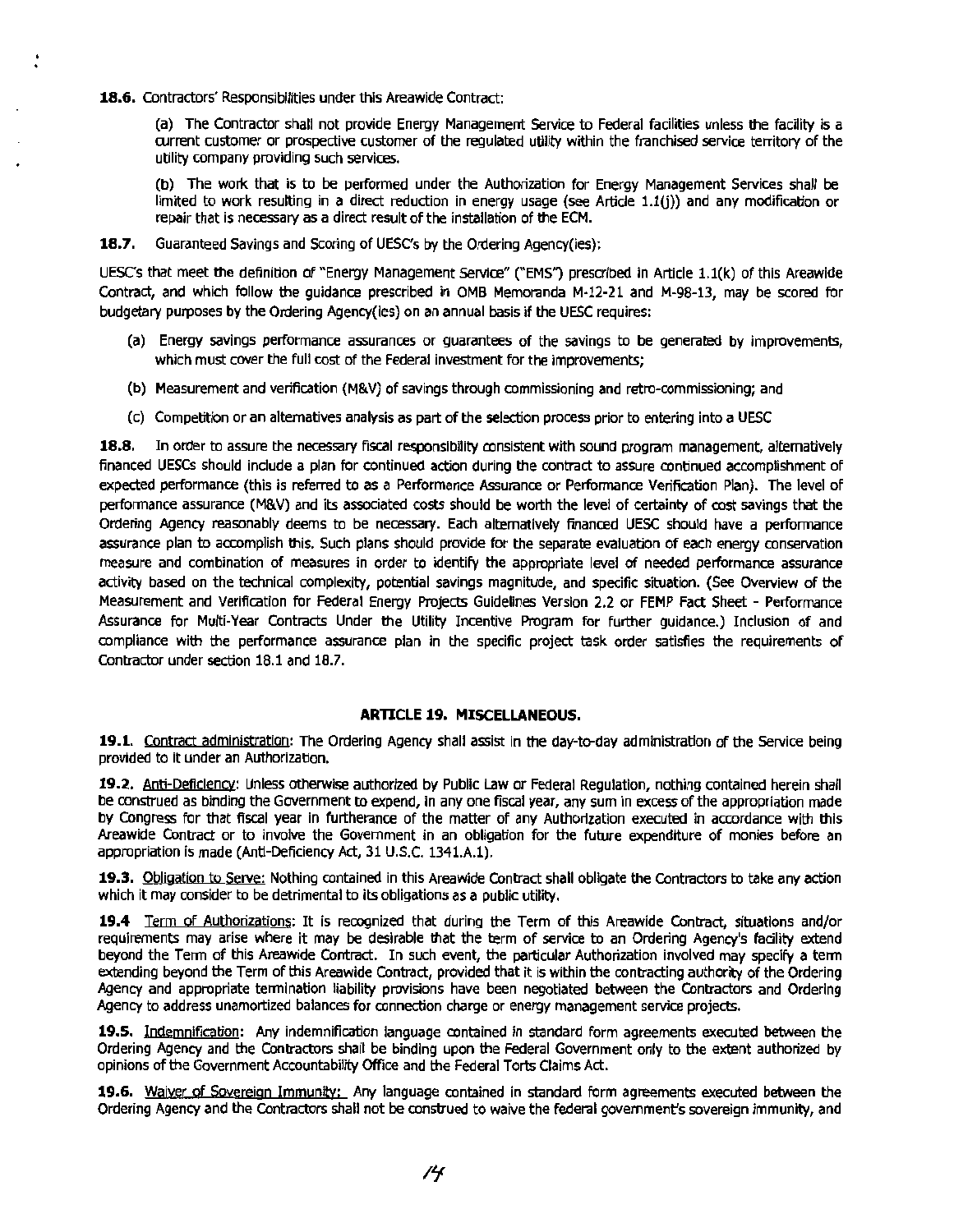may not be applicable where the federal government's sovereign immunity has not otherwise been waived by statutory law.

..

 $\sim$ 

19.7. Davis Bacon Act: Since this Areawide Public Utility Contract does not involve the regulated utility company performing on a Federally funded or assisted contract for the construction, alteration, or repair of a public work and/or public facility, the Davis Bacon Act does not apply to the work to be performed by the regulated utility company in connection with the provision of regulated utility services. However, if a determination by the Department of Labor (OOL) differs, the regulated utility company will be solely responsible for any financial liability for any contrary determination by DOL.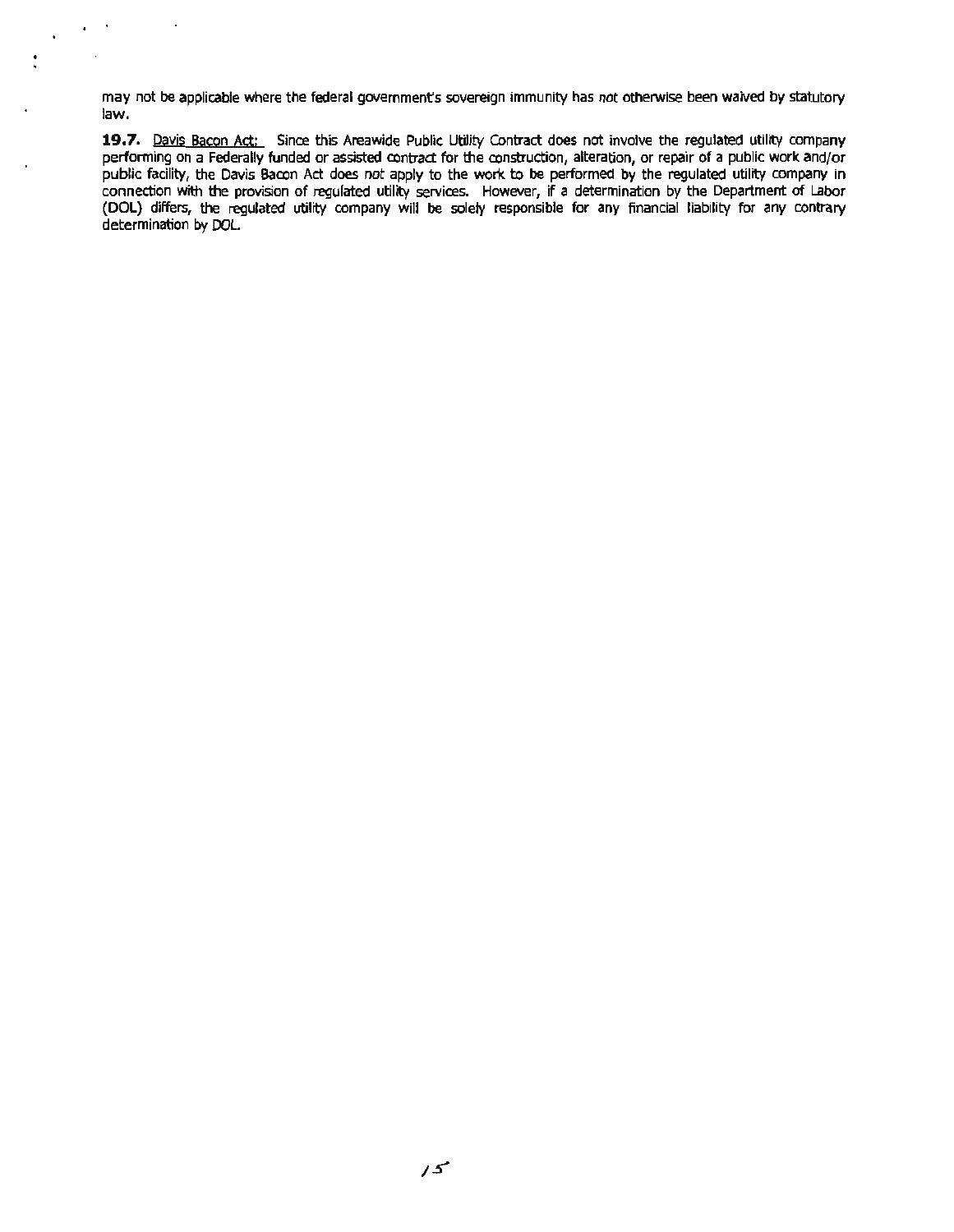IN WITNESS WHEREOF, the parties have executed this Areawide Contract as of the day and the year first above written.

> UNITED STATES OF AMERICA Acting through the Administrator of General Services

By:  $\frac{1}{\frac{1}{2}}$  Employer Koman

 GSA, PBS, Energy Division Contracting Officer

ATTEST:

 $\n By: \n  $\overline{?301/2} / ? \overline{?} \overline{?} \overline{?} \overline{?} \overline{?} \overline{?} \overline{?} \overline{?} \overline{?} \overline{?} \overline{?} \overline{?} \overline{?} \overline{?} \overline{?} \overline{?} \overline{?} \overline{?} \overline{?} \overline{?} \overline{?} \overline{?} \overline{?} \overline{?} \overline{?} \overline{?} \overline{?} \overline{?} \overline{?} \overline{?} \overline{?} \overline{?} \overline{?}$$ 

 $\cdot$ 

 $\sim 10^{-10}$ 

ÿ

**MONTANA DAKOTA UTILITIES CO.** ,<br>a Division of movines ones Groupstuc.

 $D_{K}$ Kusto + and CEO Presiden Title:

ATTEST:

By: Bursd Seinetury Genez Title: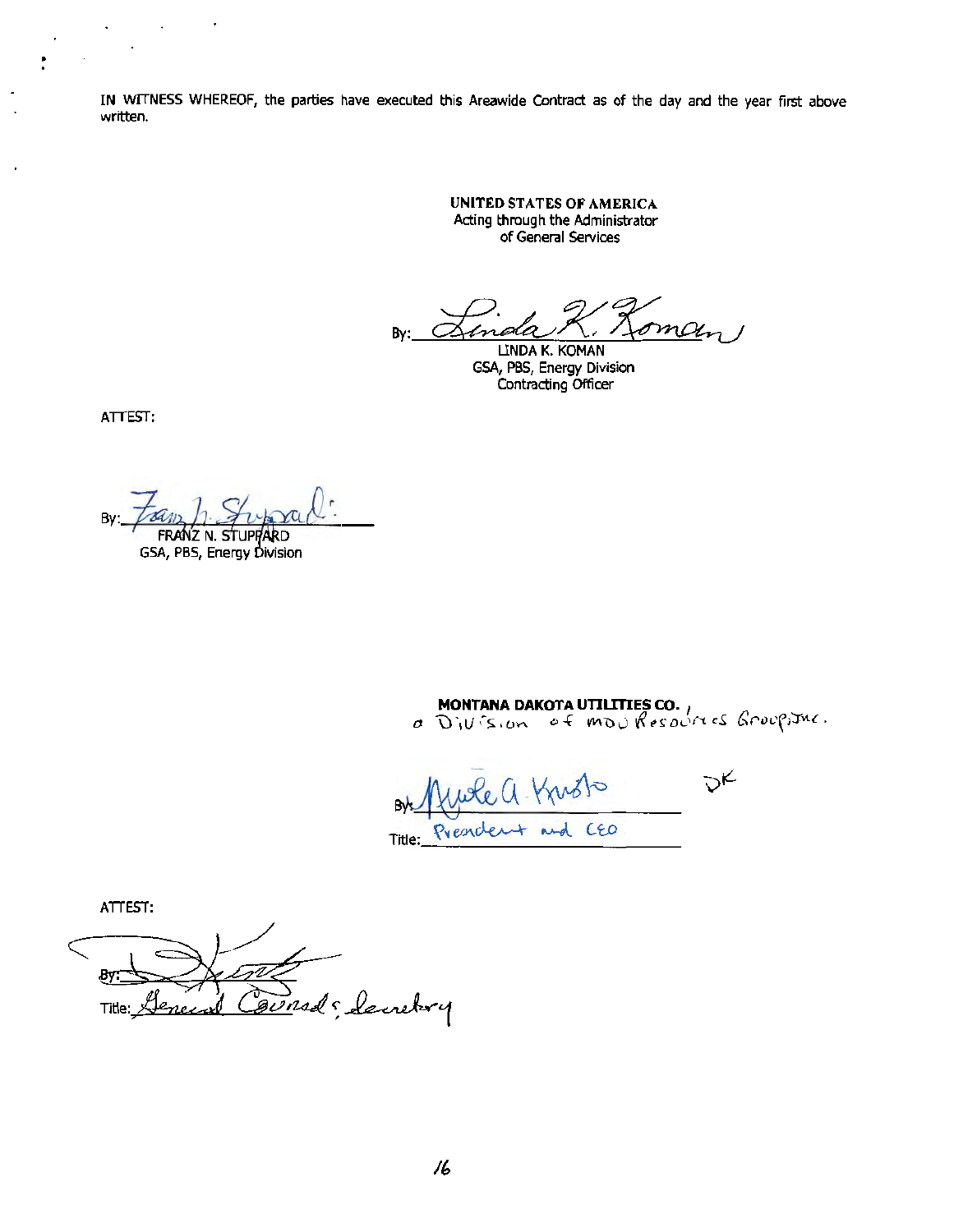IN WITNESS WHEREOF, the parties have executed this Areawide Contract as of the day and the year first above written.

> UNITED STATES OF AMERICA Acting through the Administrator of General Services

By: <u>Linda R. Roman</u>

Contracting Officer

ATTEST:

• '

 $Bv:$ FRANZ N. STUPPARD

GSA, PBS, Energy Division

 $\Delta \phi = 0.01$ 

 $\ddot{\phantom{a}}$ 

**INTERMOUNTAIN GAS COMPANY**   $20.1$  Kindo By President and CEO

ATIEST:

By: Consd & Sendary Title: <u>uneres</u>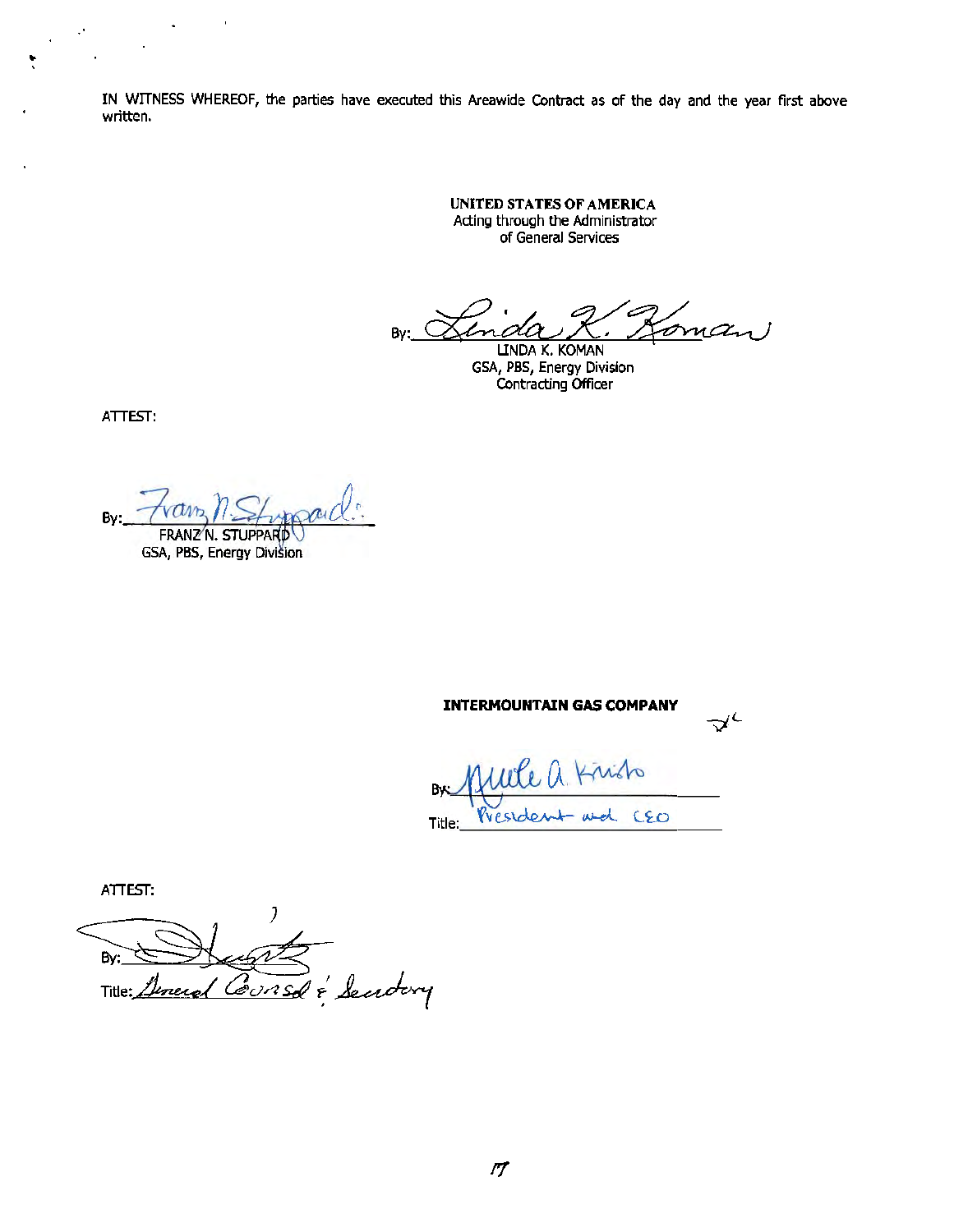#### **CERTIFICATE**

Daniel S K unte, certify that I am General Caunsel<sup>2</sup> Secretary of **MONTANA DAKOTA** UTILITIES CO. named as Contractor In the negotiated Areawide Public Utility Contract No. GS-OOP-15-BSD-1169; that  $\frac{\mathcal{N}_{i\in\mathcal{L}}}{\mathcal{N}_{i\in\mathcal{L}}}\times\mathcal{N}_{i\in\mathcal{L}}$  who signed said Areawide Public Utility Contract on behalf of the Contractor, was then  $T_{\ell-1}$ ,  $d_{\ell-1}$  +  $r_{\ell}$ , CEO **in the Contractor** and that said Areawide Public Utility Contract was duly signed for and on behalf of said Corporation and Is within the scope of its corporate powers.

 $\epsilon$ 

(Corporate Seal)



\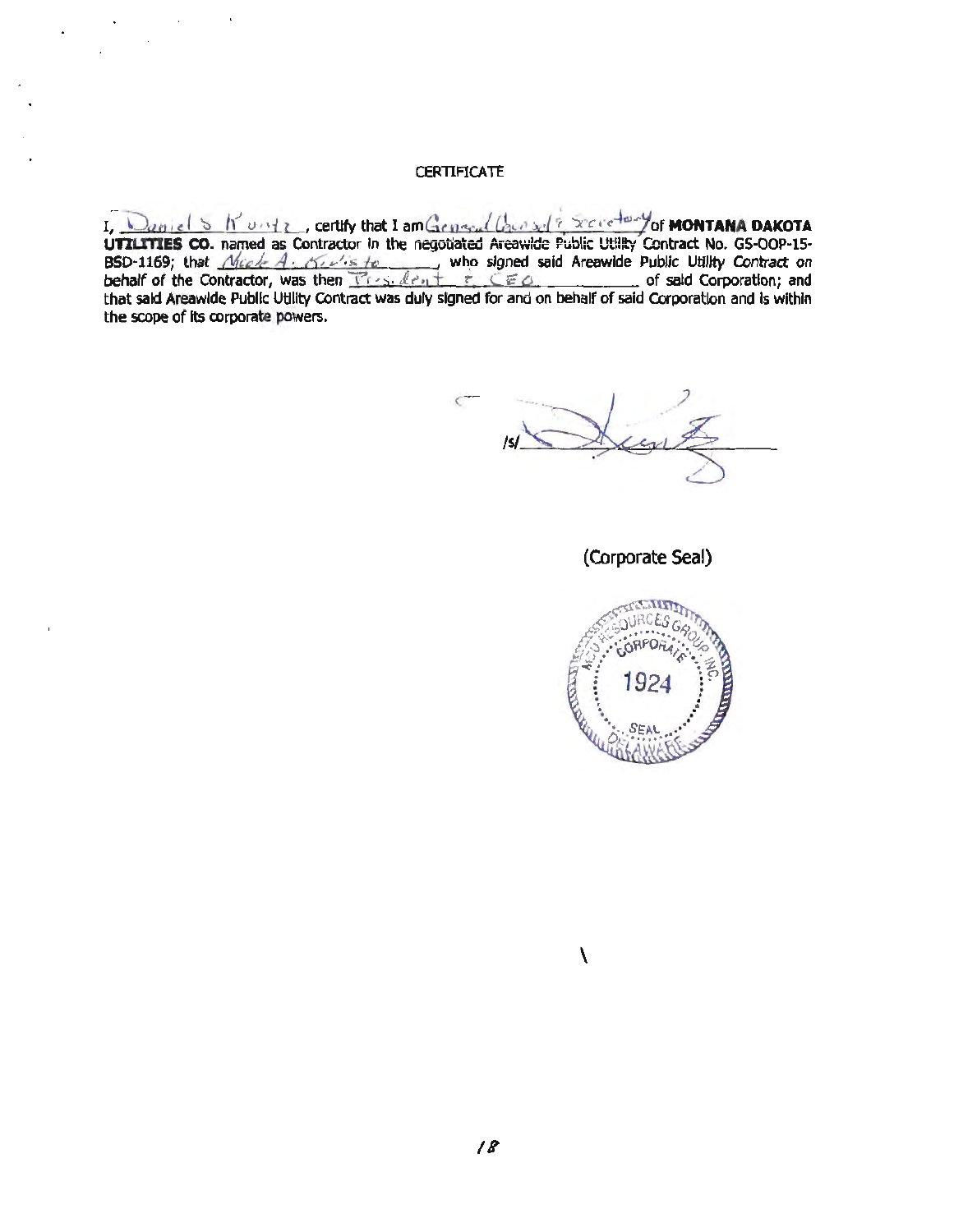#### **CERTIFICATE**

I, *Daniel* S. Kontz, certify that I am General Counsel *Secretor* of **INTERMOUNTAIN** GAS COMPANY named as Contractor in the negotiated Areawide Public Utility Contract No. GS-OOP-15-BSD-1169; that  $\frac{\mathcal{N}_{\mathcal{U}}}{\mathcal{L}_{\mathcal{U}}}\mathcal{A}_{\mathcal{U}}$   $\frac{\mathcal{N}_{\mathcal{U}}}{\mathcal{N}_{\mathcal{U}}}\mathcal{A}_{\mathcal{U}}$  who signed said Areawide Public Utility Contract on behalf of the Contractor, was then  $\overline{Pref. dest} \in \overline{C} \neq$   $\overline{C} \neq 0$  of said Corporation; and that said Areawide Public Utility Contract was duly signed for and on behalf of said Corporation and is within the scope of its corporate powers.

**(Corporate Seal)** 

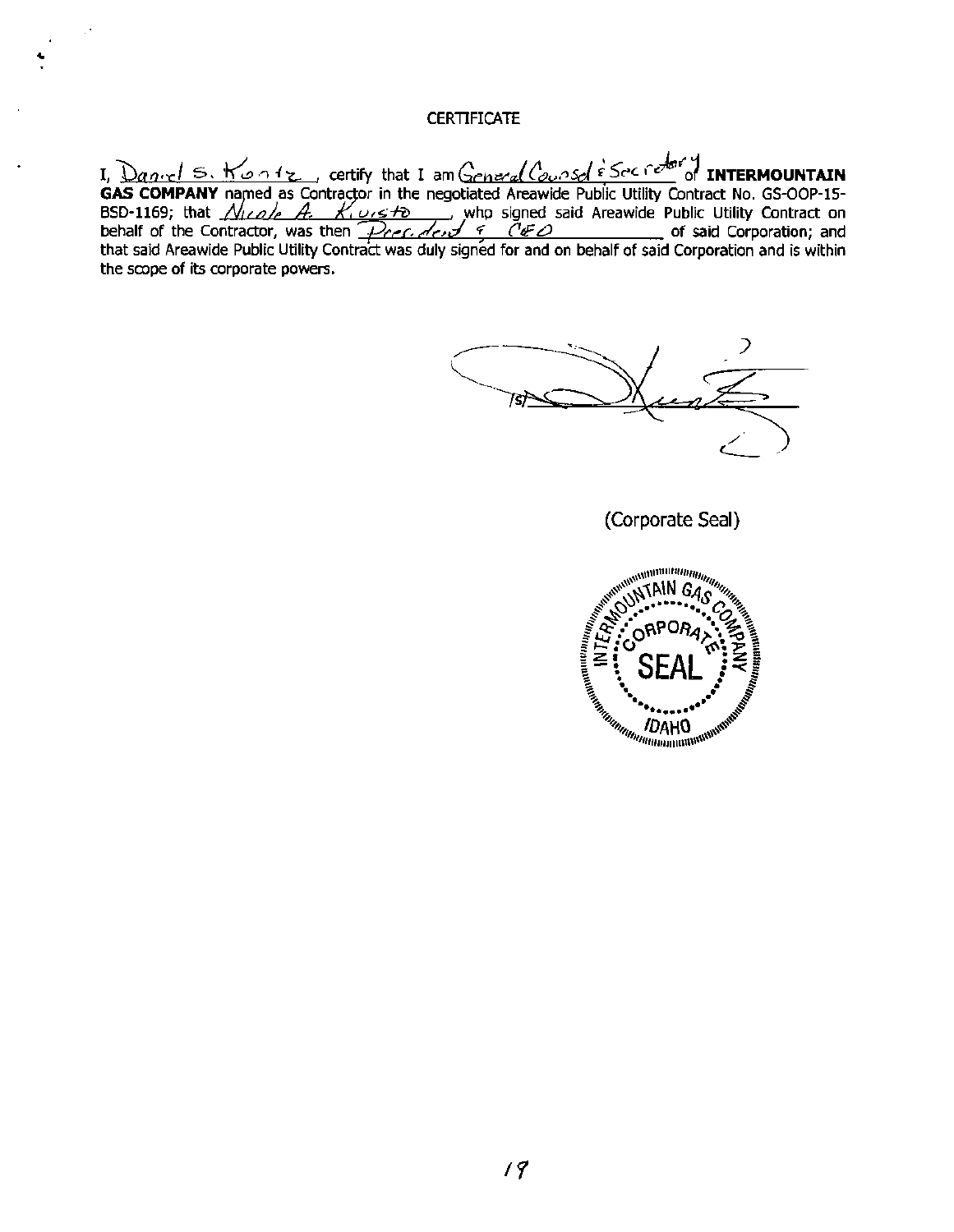## <sup>r</sup>. EXHIBIT "A"

 $\epsilon$  $\ddot{\phantom{0}}$ 

#### MONTANA DAKOTA UTILTIIES CO.

#### AUTHORIZATION FOR ELECTRIC SERVICE, CHANGE IN ELECTRIC SERVICE, OR DISCONNECTION AND/OR TERMINATION OF ELECTRIC SERVICE UNDER CONTRACT NO. GS-OOP-15-8\$0-1169

|                                                                                                                                                                                                                                                                                                                                                                              | Pursuant to Contract No. GS-OOP-1S-BSD-1169 between the Contractor and the United States Government and subject to all the              |
|------------------------------------------------------------------------------------------------------------------------------------------------------------------------------------------------------------------------------------------------------------------------------------------------------------------------------------------------------------------------------|-----------------------------------------------------------------------------------------------------------------------------------------|
| Contract Article 2 and 4 shall be followed for the initiation of service under this contract.                                                                                                                                                                                                                                                                                | provisions thereof, service to the United States Government under such contract shall be rendered or modified as hereinafter stated.    |
|                                                                                                                                                                                                                                                                                                                                                                              |                                                                                                                                         |
| SERVICE ADDRESS: _____                                                                                                                                                                                                                                                                                                                                                       |                                                                                                                                         |
| NATURE OF SERVICE: [ ] Connect, [ ] Change, [ ] Disconnect, [ ] Continue Service, [ ] DSM Work,                                                                                                                                                                                                                                                                              | □ Line Extension, Alteration, Relocation, or Reinforcement, □ Special Facilities                                                        |
| OTHER TERMS AND CONDITIONS:                                                                                                                                                                                                                                                                                                                                                  |                                                                                                                                         |
| Attach any other relevant terms and conditions under which service will be provided.                                                                                                                                                                                                                                                                                         |                                                                                                                                         |
|                                                                                                                                                                                                                                                                                                                                                                              |                                                                                                                                         |
|                                                                                                                                                                                                                                                                                                                                                                              | SERVICE HEREUNDER SHALL BE UNDER RATE SCHEDULE NO. ________________________*, Hereafter amended or modified by the                      |
| regulatory body having jurisdiction. (see article S of this contract.)                                                                                                                                                                                                                                                                                                       | κw                                                                                                                                      |
| ESTIMATED CONNECTION/SPECIAL FACILITIES CHARGE: \$ __________________________________(if applicable)**                                                                                                                                                                                                                                                                       |                                                                                                                                         |
| ACCOUNTING AND APPROPRIATION DATA FOR SERVICE: __________________________________<br>FOR CONNECTION/SPECIAL FACILITIES CHARGE:                                                                                                                                                                                                                                               | the contract of the contract of the contract of the contract of the contract of the contract of the contract of                         |
|                                                                                                                                                                                                                                                                                                                                                                              |                                                                                                                                         |
| Commencement, Prosecution and Completion of Work (APR 1984)                                                                                                                                                                                                                                                                                                                  |                                                                                                                                         |
| Material and Workmanship (APR 1984)<br>Change in Class of Service (FEB 1995)                                                                                                                                                                                                                                                                                                 |                                                                                                                                         |
| Scope and Duration of Contract (FEB 1995)                                                                                                                                                                                                                                                                                                                                    |                                                                                                                                         |
| Contractor's Facilities (FEB 1995)<br>Clause)                                                                                                                                                                                                                                                                                                                                |                                                                                                                                         |
| Multiple Service Locations (FEB 1995)                                                                                                                                                                                                                                                                                                                                        | Change in Rates or Terms and Conditions of Service for Regulated Services (FEB 1995) (Use Full Text of                                  |
| Changes-Fixed Price (AUG 1987)                                                                                                                                                                                                                                                                                                                                               |                                                                                                                                         |
| Default ( _________ ) (Specify appropriate Clause)                                                                                                                                                                                                                                                                                                                           |                                                                                                                                         |
|                                                                                                                                                                                                                                                                                                                                                                              | in copies.                                                                                                                              |
|                                                                                                                                                                                                                                                                                                                                                                              | The foregoing shall be effective upon the return of the fully executed original Authorization by the Contractor to the ordering Agency. |
| CLAUSES INCORPORATED BY REFERENCE (Check applicable clauses):<br>$(1)$ 52.211-10<br>$(2)$ <sub>_____</sub> 52.236-5<br>$(3)$ 52.241-4<br>$(4)$ 52.241-3<br>$(5)$ 52.241-5<br>$(6)$ 52.241-7<br>$(7)$ 52.241-11<br>$(8)$ <sub>____</sub> 52.243-1<br>$(9)$ 52.249-<br>BILLS WILL BE RENDERED TO THE ORDERING AGENCY FOR PAYMENT AT THE FOLLOWING ADDRESS:<br><b>ACCEPTED:</b> |                                                                                                                                         |
|                                                                                                                                                                                                                                                                                                                                                                              |                                                                                                                                         |
| (Ordering Agency)                                                                                                                                                                                                                                                                                                                                                            | <b>MONTANA DAKOTA UTILITIES CO.</b><br>(Contractor)                                                                                     |
|                                                                                                                                                                                                                                                                                                                                                                              |                                                                                                                                         |
| Authorized Signature                                                                                                                                                                                                                                                                                                                                                         | By: Authorized Signature                                                                                                                |
| By:___<br>Title: Title:                                                                                                                                                                                                                                                                                                                                                      |                                                                                                                                         |

\*\* If necessary, attach and make part hereof supplemental agreements or sheets that cover required connection or extension charges and special facilities or service arrangements. (See Article 5 of this Contract for instructions.)

NOTE: A fully executed copy of this Authorization shall be transmitted by the ordering Agency to the Public Utilities Division (PMAA), General Services Administration. Washington, DC 20405.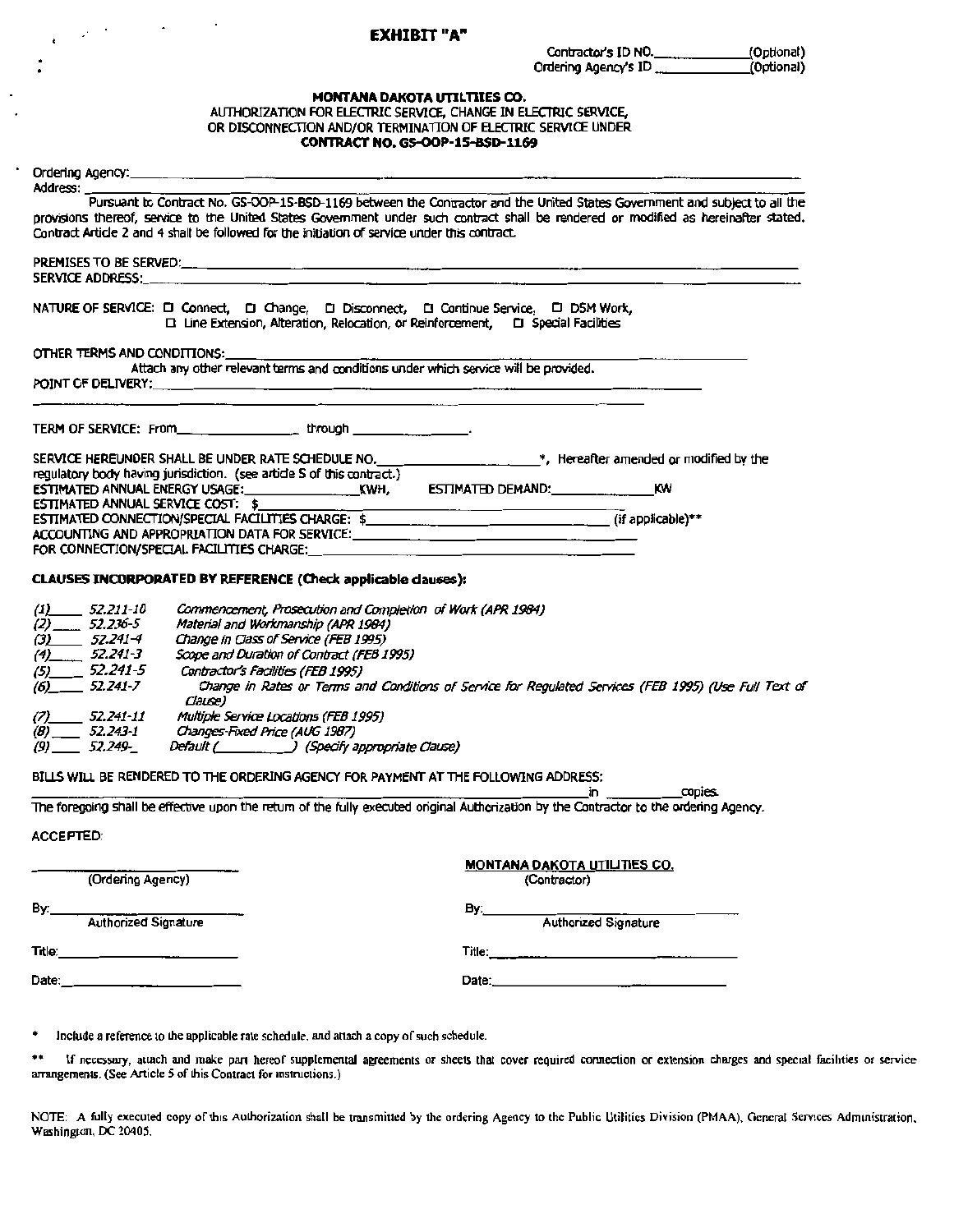### research of the state of the state of the **EXHIBIT B**

ï

 $\epsilon$  .

Contractor's ID NO..\_\_\_\_\_\_(Optional)

Ordering Agency's ID \_\_\_\_\_(Optional)

#### MONTANA DAKOTA UTILITIES CO.

#### AUTHORIZATION FOR NATURAL GAS SERVICE, CHANGE IN NATURAL GAS SERVICE. OR DISCONNECTION OF NATURAL GAS SERVICE UNDER CONTRACT NO. GS-OOP-15-BSD-1169

| Address:<br>Pursuant to Contract No. GS-OOP-15-BSD-1169 between the Contractor and the United States Government and subject to all the provisions thereof,<br>service to the United States Government under such contract shall be rendered or modified as hereinafter stated. Contract Articles 2 and 4 shall be followed for<br>the initiation of service under this contract. |                                                                                                                                                                                          |                                                                                                                                                                                                                                                                                                                                                                                                                                                                                                                                                                                                                                 |
|----------------------------------------------------------------------------------------------------------------------------------------------------------------------------------------------------------------------------------------------------------------------------------------------------------------------------------------------------------------------------------|------------------------------------------------------------------------------------------------------------------------------------------------------------------------------------------|---------------------------------------------------------------------------------------------------------------------------------------------------------------------------------------------------------------------------------------------------------------------------------------------------------------------------------------------------------------------------------------------------------------------------------------------------------------------------------------------------------------------------------------------------------------------------------------------------------------------------------|
|                                                                                                                                                                                                                                                                                                                                                                                  |                                                                                                                                                                                          |                                                                                                                                                                                                                                                                                                                                                                                                                                                                                                                                                                                                                                 |
|                                                                                                                                                                                                                                                                                                                                                                                  |                                                                                                                                                                                          |                                                                                                                                                                                                                                                                                                                                                                                                                                                                                                                                                                                                                                 |
|                                                                                                                                                                                                                                                                                                                                                                                  | NATURE OF SERVICE:                                                                                                                                                                       | $\square$ Change<br>□ Disconnect □ Continue Service<br><b>C</b> Connect<br>□ Line Extension, Alteration, Relocation, or Reinforcement □ Transportation<br>□ Local Distribution Services □ Billing & Ancillary Services<br>다 Full Service                                                                                                                                                                                                                                                                                                                                                                                        |
|                                                                                                                                                                                                                                                                                                                                                                                  |                                                                                                                                                                                          |                                                                                                                                                                                                                                                                                                                                                                                                                                                                                                                                                                                                                                 |
|                                                                                                                                                                                                                                                                                                                                                                                  |                                                                                                                                                                                          |                                                                                                                                                                                                                                                                                                                                                                                                                                                                                                                                                                                                                                 |
|                                                                                                                                                                                                                                                                                                                                                                                  |                                                                                                                                                                                          | body having jurisdiction. (see article 5 of this contract.)                                                                                                                                                                                                                                                                                                                                                                                                                                                                                                                                                                     |
|                                                                                                                                                                                                                                                                                                                                                                                  |                                                                                                                                                                                          | ESTIMATED ANNUAL GAS VOLUME: :______________________(Specify THERMS or CUBIC FEET)                                                                                                                                                                                                                                                                                                                                                                                                                                                                                                                                              |
|                                                                                                                                                                                                                                                                                                                                                                                  |                                                                                                                                                                                          |                                                                                                                                                                                                                                                                                                                                                                                                                                                                                                                                                                                                                                 |
|                                                                                                                                                                                                                                                                                                                                                                                  |                                                                                                                                                                                          |                                                                                                                                                                                                                                                                                                                                                                                                                                                                                                                                                                                                                                 |
|                                                                                                                                                                                                                                                                                                                                                                                  |                                                                                                                                                                                          | ACCOUNTING AND APPROPRIATION DATA FOR SERVICE:___________________________________                                                                                                                                                                                                                                                                                                                                                                                                                                                                                                                                               |
|                                                                                                                                                                                                                                                                                                                                                                                  |                                                                                                                                                                                          | FOR CONNECTION CHARGE. The contract of the contract of the contract of the contract of the contract of the contract of the contract of the contract of the contract of the contract of the contract of the contract of the con                                                                                                                                                                                                                                                                                                                                                                                                  |
| (5)                                                                                                                                                                                                                                                                                                                                                                              | $(1)$ 52.211-10<br>$(2)$ <sub>__</sub> 52.236-5<br>$(3)$ 52.241-4<br>$(4)$ 52.241-3<br>$-52.241-5$<br>$(6)$ 52.241-7<br>$(7)$ 52.241-11<br>$(8)$ <sub>__</sub> 52.243-1<br>$(9)$ 52.249- | CLAUSES INCORPORATED BY REFERENCE (Check applicable clauses):<br>Commencement, Prosecution and Completion of Work (APR 1984)<br>Material and Workmanship (APR 1984)<br>Change in Class of Service (FEB 1995)<br>Scope and Duration of Contract (FEB 1995)<br>Contractor's Facilities (FEB 1995)<br>Change in Rates or Terms and Conditions of Service for Regulated Services (FEB 1995) (Use Full Text of Clause)<br>Multiple Service Locations (FEB 1995)<br>Changes-Fixed Price (AUG 1987)<br>Default ( ) (Specify appropriate Clause)<br>BILLS WILL BE RENDERED TO THE ORDERING AGENCY FOR PAYMENT AT THE FOLLOWING ADDRESS: |
|                                                                                                                                                                                                                                                                                                                                                                                  |                                                                                                                                                                                          | copies.<br>ID.<br>The foregoing shall be effective upon the return of the fully executed original Authorization by the Contractor to the ordering Agency.                                                                                                                                                                                                                                                                                                                                                                                                                                                                       |
| <b>ACCEPTED:</b>                                                                                                                                                                                                                                                                                                                                                                 |                                                                                                                                                                                          |                                                                                                                                                                                                                                                                                                                                                                                                                                                                                                                                                                                                                                 |
|                                                                                                                                                                                                                                                                                                                                                                                  |                                                                                                                                                                                          | <u>MONTANA DAKOTA UTILITIES CO.</u>                                                                                                                                                                                                                                                                                                                                                                                                                                                                                                                                                                                             |
|                                                                                                                                                                                                                                                                                                                                                                                  | (Ordering Agency)                                                                                                                                                                        | (Contractor)                                                                                                                                                                                                                                                                                                                                                                                                                                                                                                                                                                                                                    |
| By:                                                                                                                                                                                                                                                                                                                                                                              | -<br>Authorized Signature                                                                                                                                                                | Authorized signature                                                                                                                                                                                                                                                                                                                                                                                                                                                                                                                                                                                                            |
|                                                                                                                                                                                                                                                                                                                                                                                  |                                                                                                                                                                                          |                                                                                                                                                                                                                                                                                                                                                                                                                                                                                                                                                                                                                                 |
|                                                                                                                                                                                                                                                                                                                                                                                  |                                                                                                                                                                                          |                                                                                                                                                                                                                                                                                                                                                                                                                                                                                                                                                                                                                                 |
| Date:                                                                                                                                                                                                                                                                                                                                                                            |                                                                                                                                                                                          | Date: <u>Date: Alexander State (1999)</u>                                                                                                                                                                                                                                                                                                                                                                                                                                                                                                                                                                                       |

\*Include a reference to the applicable rate schedule. and attach a copy of such schedule.

\*\* If necessary, attach and make part hereof supplemental agreements or sheets that cover required connection or extension charges and special facilities or service arrangements. (See Article 5 of this Contract for instructions.)

NOTE: A fully executed copy of this Authorization shall be transmitted by the ordering Agency to the Energy Division (PMAA), General Services Administration, Washington, DC 20405.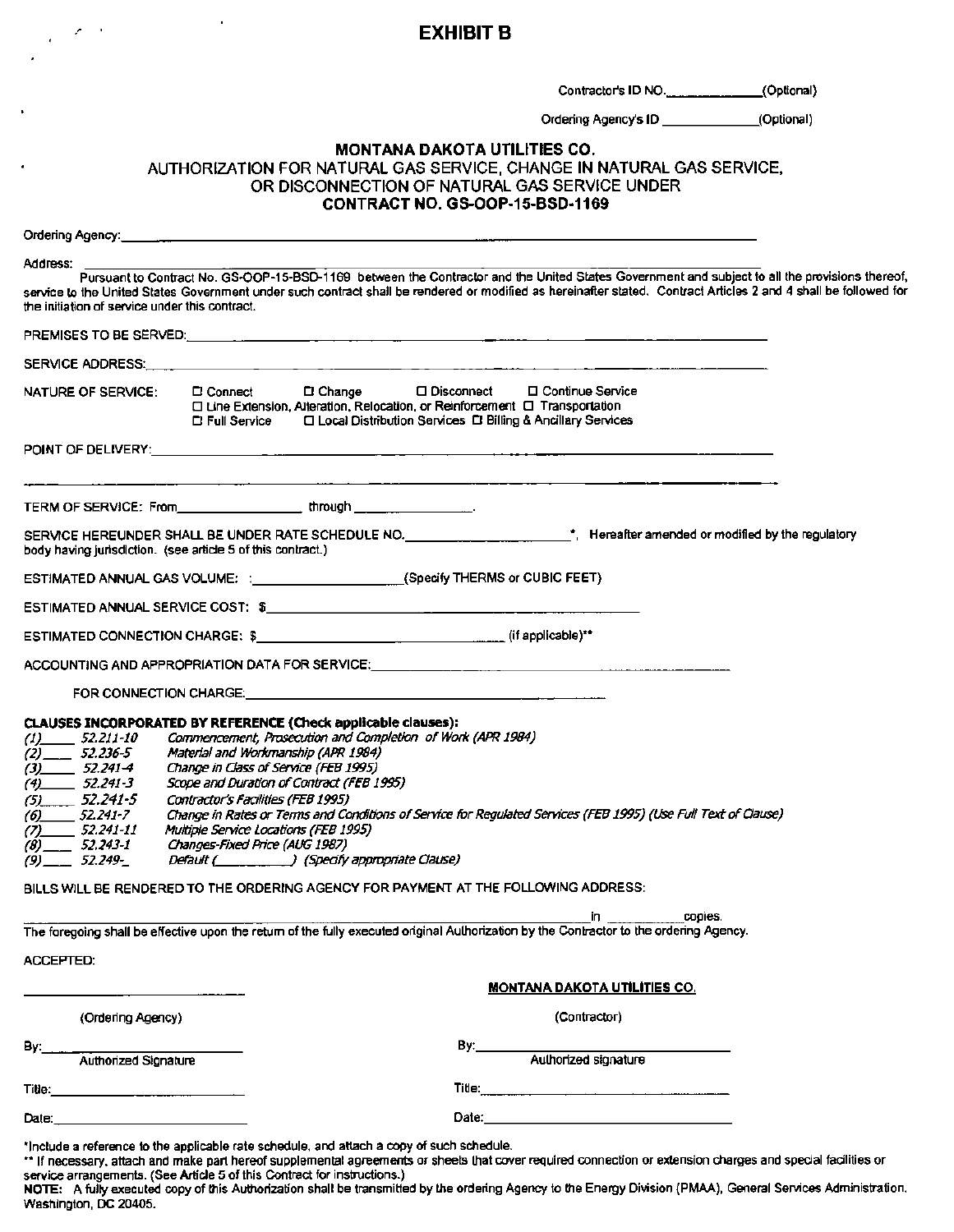EXHIBIT "C"

,  $\mathcal{L}$ 

 $\bullet$ 

 $\ddot{\phantom{a}}$ 

•

Contractor's ID NO. (Optional)<br>g Agency's ID NO. (Optional) Ordering Agency's ID NO.

# MONTANA DAKOTA UTILITIES CO.<br>AUTHORIZATION FOR, OR TERMINATION OF, ENERGY MANAGEMENT SERVICES<br>CONTRACT NO. **GS-OOP-15-BSD-1169**

| Pursuant to Contract No. GS-OOP-15-BSD-1169 between the Contractor and the United States Government and subject to all                                                                                                                                                                                                            |                                                                                                                                                                                                                                                                                                                                                                                                                                                                                |
|-----------------------------------------------------------------------------------------------------------------------------------------------------------------------------------------------------------------------------------------------------------------------------------------------------------------------------------|--------------------------------------------------------------------------------------------------------------------------------------------------------------------------------------------------------------------------------------------------------------------------------------------------------------------------------------------------------------------------------------------------------------------------------------------------------------------------------|
|                                                                                                                                                                                                                                                                                                                                   |                                                                                                                                                                                                                                                                                                                                                                                                                                                                                |
| the provisions thereof, service to the United States Government under such contract shall be rendered or modified as                                                                                                                                                                                                              |                                                                                                                                                                                                                                                                                                                                                                                                                                                                                |
|                                                                                                                                                                                                                                                                                                                                   |                                                                                                                                                                                                                                                                                                                                                                                                                                                                                |
|                                                                                                                                                                                                                                                                                                                                   |                                                                                                                                                                                                                                                                                                                                                                                                                                                                                |
|                                                                                                                                                                                                                                                                                                                                   |                                                                                                                                                                                                                                                                                                                                                                                                                                                                                |
| <b>D</b> Preliminary Energy Audit<br><b>D</b> ECP Feasibility Study<br>□ ECP Engineering & Design Study<br>$\Box$ Energy Conservation Project (ECP)<br>Demand Side Management (DSM) Project                                                                                                                                       |                                                                                                                                                                                                                                                                                                                                                                                                                                                                                |
| SERVICE HEREUNDER shall be provided consistent with the Contractor's applicable tariffs, rates, rules, regulations, riders,<br>practices, and/or terms and conditions of service, as modified, amended or supplemented by the Contractor and approved, to                                                                         |                                                                                                                                                                                                                                                                                                                                                                                                                                                                                |
| <u> 1988 - Johann Barn, fransk politik (d. 1989)</u>                                                                                                                                                                                                                                                                              |                                                                                                                                                                                                                                                                                                                                                                                                                                                                                |
| ACCOUNTING AND APPROPRIATION DATA: And the contract of the contract of the contract of the contract of the contract of the contract of the contract of the contract of the contract of the contract of the contract of the con                                                                                                    |                                                                                                                                                                                                                                                                                                                                                                                                                                                                                |
|                                                                                                                                                                                                                                                                                                                                   |                                                                                                                                                                                                                                                                                                                                                                                                                                                                                |
| $\Box$ Special Requirements                                                                                                                                                                                                                                                                                                       | <b>Exploration Analysis</b>                                                                                                                                                                                                                                                                                                                                                                                                                                                    |
|                                                                                                                                                                                                                                                                                                                                   | <b>EXECP Feasibility Study</b><br><b>Commission Schedules</b>                                                                                                                                                                                                                                                                                                                                                                                                                  |
| Prompt Payment for Construction Contracts (FEB 2002)<br>Change in Rates or Terms and Conditions of Service for Unregulated Services<br>Default (Changeland Clause) (Specify appropriate Clause)<br>In addition, the Contracting Officer negotiating the terms and conditions under this authorization shall supplement the above- |                                                                                                                                                                                                                                                                                                                                                                                                                                                                                |
|                                                                                                                                                                                                                                                                                                                                   |                                                                                                                                                                                                                                                                                                                                                                                                                                                                                |
| <b>MONTANA DAKOTA UTILITIES CO</b>                                                                                                                                                                                                                                                                                                |                                                                                                                                                                                                                                                                                                                                                                                                                                                                                |
|                                                                                                                                                                                                                                                                                                                                   |                                                                                                                                                                                                                                                                                                                                                                                                                                                                                |
|                                                                                                                                                                                                                                                                                                                                   |                                                                                                                                                                                                                                                                                                                                                                                                                                                                                |
|                                                                                                                                                                                                                                                                                                                                   |                                                                                                                                                                                                                                                                                                                                                                                                                                                                                |
|                                                                                                                                                                                                                                                                                                                                   |                                                                                                                                                                                                                                                                                                                                                                                                                                                                                |
|                                                                                                                                                                                                                                                                                                                                   |                                                                                                                                                                                                                                                                                                                                                                                                                                                                                |
|                                                                                                                                                                                                                                                                                                                                   | hereinafter stated. Contract Articles 2 and 4 shall be followed for the initiation of service under this contract.<br><b>D</b> Utility Usage History<br>D Design Specifications<br>$\Box$ Certifications<br>CLAUSES INCORPORATED BY REFERENCE (Check applicable clauses):<br>(1) 52.211-10 Commencement, Prosecution and Completion of Work (APR 1984)<br>Payments under Fixed-Price Construction Contracts (SEP 2002) -Supersedes<br>(Contractor)<br>By: Authorized Signature |

Services Administration, Washington, DC 20405.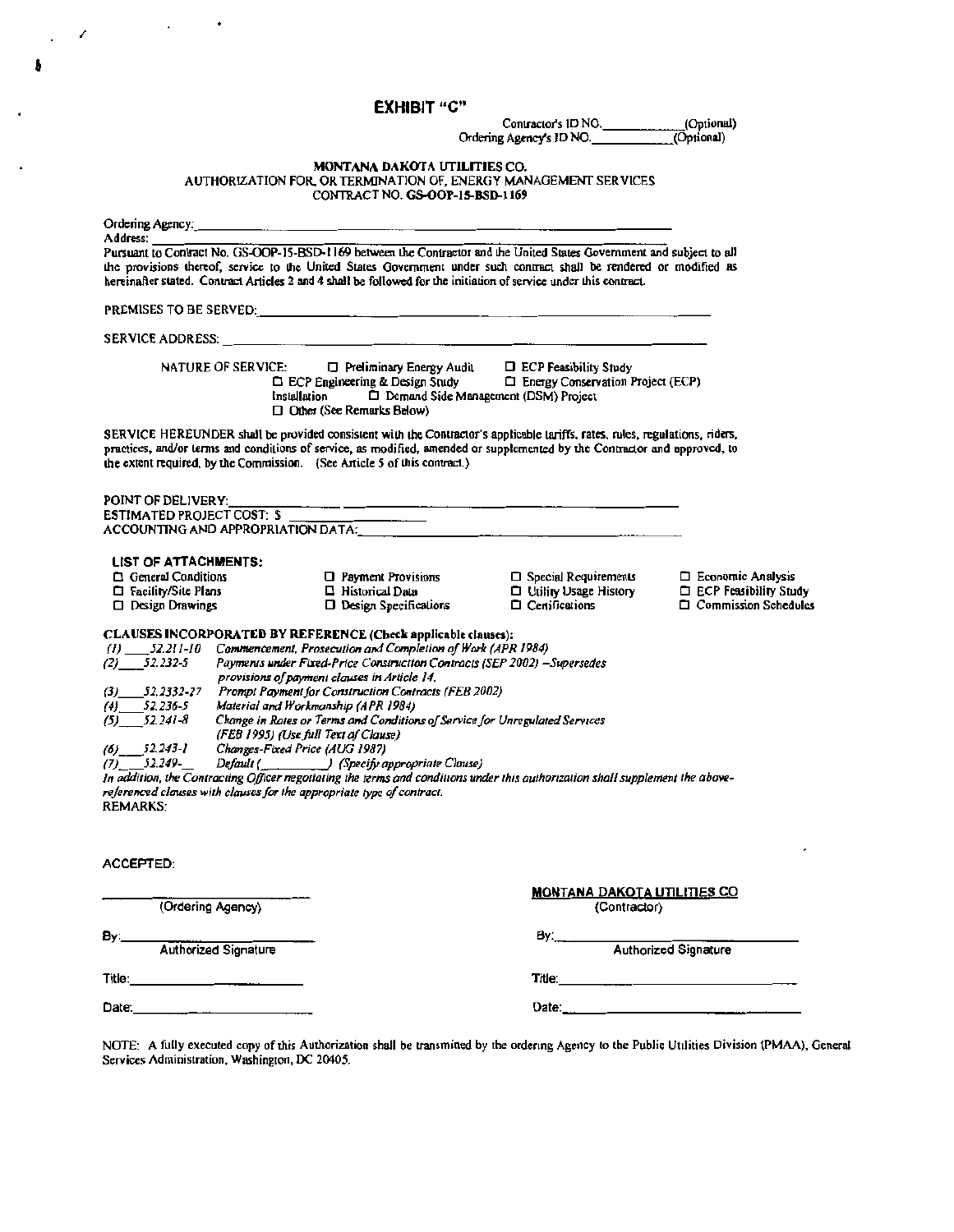EXHIBIT "'D''

Contractor's IO NO.\_\_\_\_\_.(Optlooal) Ordering Agency's ID <u>....... (</u>Optional)

#### MONTANA DAKOTA UTILITIES

AUTHORIZATION FOR THE PROVISION OF SERVICES PROVIDED UNDER<br>(insert appropriate Requisitory Authority) AREAWIDE CONTRACT NO. GS-00P-15-BSD-1169

Ordering Agency:

Address: \_

Pursuant to Areawide Contract No. GS-OOP-15-BSD-1169 between MONTANA DAKOTA UTILITIES CO. ( "Conlractor") and the United States Govemment and subject to all the provisions thereof, service to the United States Government under such contract shall be rendered or modified as hereinafter stated. Contract Articles 2 and 4 shall be followed by the Ordering Agency in initiating service under this contract as described below.

PREMISES TO BE SERVED:--------------------------

SERVICE ADDRESS:·----------------------------

NATURE OF SERVICE: **[add description of the specific service** ] [add description of the specific service requested by the Ordering Agency. For example, interconnection of the Ordering Agency's renewable energy project.)

OTHER TERMS AND CONDITIONS:

[Describe or attach description)

[Attached as Exhibit D.1 are, if appficable, Contractor's terms and conditions for the specific electric servioe identified above, which may include modifications that have been made by Contractor for the Ordering Agency with the approval of the (insert appropriate Regulatory Authority). \_\_\_\_\_\_\_\_\_\_\_\_\_.  $\overline{\mathsf{I}}$ TERM OF SERVICE: From.\_\_\_\_\_\_\_through \_\_\_\_\_\_\_

BILLS WILL BE RENDERED TO THE ORDERING AGENCY FOR PAYMENT AT THE FOLLOWING ADDRESS:

---------------------------------in copies. The foregoing shal be effective upon the retum of the fully executed original AuthOrization by the Contractor to the ordering Agency.

ACCEPTED:

| (Ordering Agency)                  | <b>MONTANA DAKOTA UTILITIES CO.</b><br>(Contractor) |
|------------------------------------|-----------------------------------------------------|
| Βy:<br><b>Authorized Signature</b> | В۷:<br><b>Authorized Signature</b>                  |
| Title:______                       | Title:                                              |
| Date:                              | Date:                                               |

NOTE: A fully executed copy of this Authorization shall be transmitted by the Ordering Agency to the Energy Division (PMAA), General Services Administration, Washington, DC 20405.

•

 $\cdot$ 

 $\mathbf{z}=\mathbf{z}$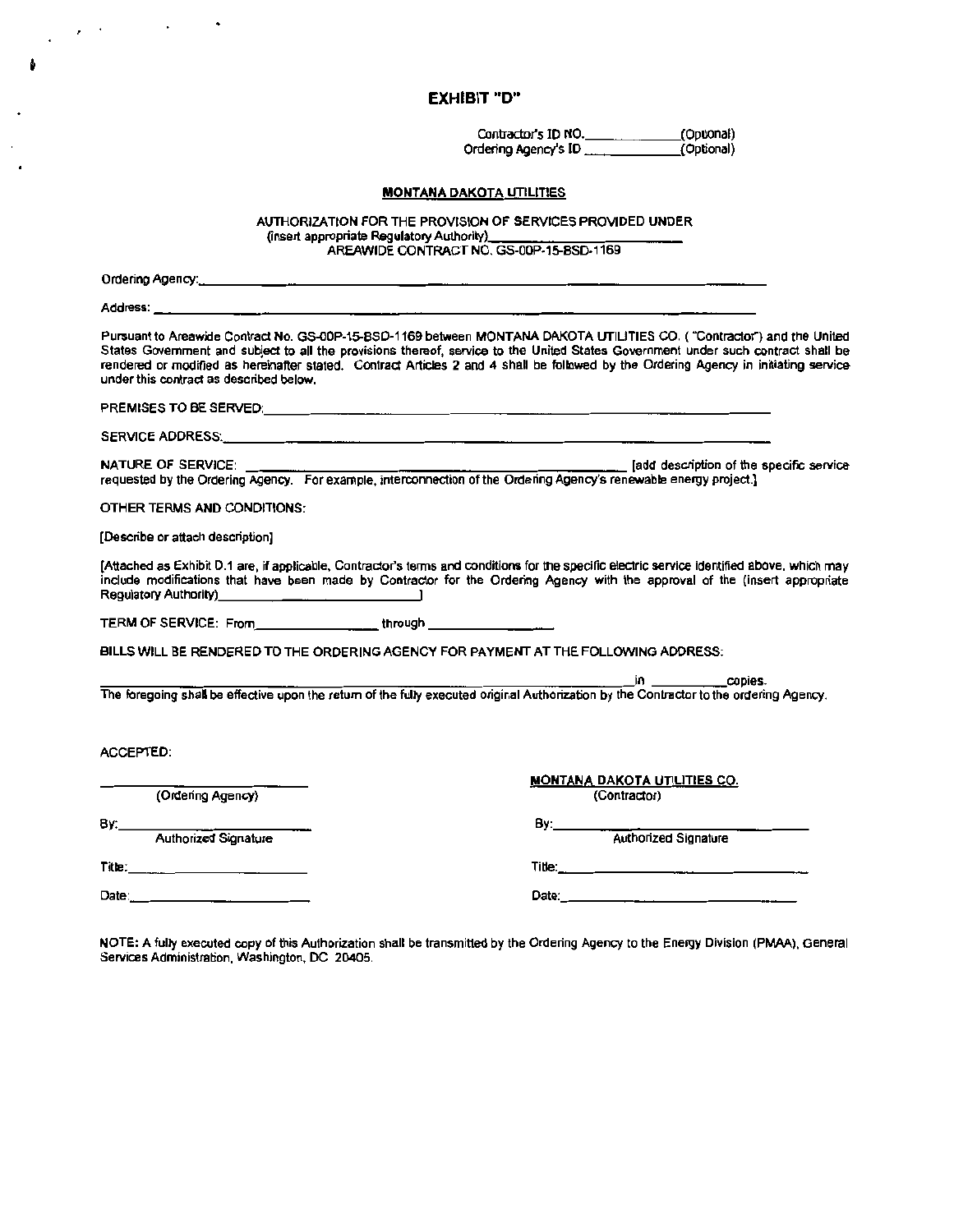# ,, . **EXHIBIT B**

Contractor's ID NO. \_\_\_\_\_\_\_\_\_\_\_\_(Optional)

Ordering Agency's ID \_\_\_\_\_\_\_\_\_\_\_\_\_\_\_(Optional)

#### INTERMOUNTAIN GAS COMPANY

AUTHORIZATION FOR NATURAL GAS SERVICE, CHANGE IN NATURAL GAS SERVICE, OR DISCONNECTION OF NATURAL GAS SERVICE UNDER CONTRACT NO. GS·OOP·15·BSD·1169

| Address:         |                                                                                                                         | Pursuant to Contract No. GS-OOP-15-BSD-1169 between the Contractor and the United States Government and subject to all the provisions thereof,                                                                                                                                                                                                                                                                                                             |  |
|------------------|-------------------------------------------------------------------------------------------------------------------------|------------------------------------------------------------------------------------------------------------------------------------------------------------------------------------------------------------------------------------------------------------------------------------------------------------------------------------------------------------------------------------------------------------------------------------------------------------|--|
|                  | the initiation of service under this contract.                                                                          | service to the United States Government under such contract shall be rendered or modified as hereinafter stated. Contract Articles 2 and 4 shall be followed for                                                                                                                                                                                                                                                                                           |  |
|                  |                                                                                                                         |                                                                                                                                                                                                                                                                                                                                                                                                                                                            |  |
|                  |                                                                                                                         |                                                                                                                                                                                                                                                                                                                                                                                                                                                            |  |
|                  | <b>NATURE OF SERVICE:</b>                                                                                               | $\Box$ Connect<br>□ Disconnect<br>$\Box$ Change<br>C Continue Service<br>□ Line Extension, Alteration, Relocation, or Reinforcement □ Transportation<br><b>□ Full Service</b><br>□ Local Distribution Services □ Billing & Ancillary Services                                                                                                                                                                                                              |  |
|                  |                                                                                                                         |                                                                                                                                                                                                                                                                                                                                                                                                                                                            |  |
|                  |                                                                                                                         |                                                                                                                                                                                                                                                                                                                                                                                                                                                            |  |
|                  |                                                                                                                         | SERVICE HEREUNDER SHALL BE UNDER RATE SCHEDULE NO. _______________________*, Hereafter amended or modified by the regulatory<br>body having jurisdiction. (see article 5 of this contract.)                                                                                                                                                                                                                                                                |  |
|                  |                                                                                                                         | ESTIMATED ANNUAL GAS VOLUME: :______________________(Specify THERMS or CUBIC FEET)                                                                                                                                                                                                                                                                                                                                                                         |  |
|                  |                                                                                                                         |                                                                                                                                                                                                                                                                                                                                                                                                                                                            |  |
|                  |                                                                                                                         |                                                                                                                                                                                                                                                                                                                                                                                                                                                            |  |
|                  |                                                                                                                         | ACCOUNTING AND APPROPRIATION DATA FOR SERVICE:__________________________________                                                                                                                                                                                                                                                                                                                                                                           |  |
|                  |                                                                                                                         |                                                                                                                                                                                                                                                                                                                                                                                                                                                            |  |
|                  | $(2)$ <sub>___</sub> 52.236-5<br>$(3)$ 52.241-4<br>$(4)$ 52.241-3<br>$(5)$ 52.241-5<br>$(6)$ <sub>11</sub> $-$ 52.241-7 | CLAUSES INCORPORATED BY REFERENCE (Check applicable clauses):<br>Commencement, Prosecution and Completion of Work (APR 1984)<br>Material and Workmanship (APR 1984)<br>Change in Class of Service (FEB 1995)<br>Scope and Duration of Contract (FEB 1995)<br>Contractor's Facilities (FEB 1995)<br>Change in Rates or Terms and Conditions of Service for Regulated Services (FEB 1995) (Use Full Text of Clause)<br>Multiple Service Locations (FEB 1995) |  |
|                  | $(B)$ 52.243-1<br>Changes-Fixed Price (AUG 1987)<br>$(9)$ 52.249-<br>Default ( ) (Specify appropriate Clause)           |                                                                                                                                                                                                                                                                                                                                                                                                                                                            |  |
|                  |                                                                                                                         | BILLS WILL BE RENDERED TO THE ORDERING AGENCY FOR PAYMENT AT THE FOLLOWING ADDRESS:                                                                                                                                                                                                                                                                                                                                                                        |  |
|                  |                                                                                                                         | copies.<br>in.<br>The foregoing shall be effective upon the return of the fully executed original Authorization by the Contractor to the ordering Agency.                                                                                                                                                                                                                                                                                                  |  |
| <b>ACCEPTED:</b> |                                                                                                                         |                                                                                                                                                                                                                                                                                                                                                                                                                                                            |  |
|                  |                                                                                                                         | <b>INTERMOUNTAIN GAS COMPANY</b>                                                                                                                                                                                                                                                                                                                                                                                                                           |  |
|                  | (Ordering Agency)                                                                                                       | (Contractor)                                                                                                                                                                                                                                                                                                                                                                                                                                               |  |
| By:              |                                                                                                                         | By:_____                                                                                                                                                                                                                                                                                                                                                                                                                                                   |  |
|                  | Authorized Signature                                                                                                    | Authorized signature                                                                                                                                                                                                                                                                                                                                                                                                                                       |  |
| Date:            |                                                                                                                         | Date:                                                                                                                                                                                                                                                                                                                                                                                                                                                      |  |

\*include a reference to the applicable rate schedule, and attach a copy of such schedule.<br>\*\* If necessary, attach and make part hereof supplemental agreements or sheets that cover required connection or extension charges a service arrangements. (See Article 5 of this Contract for instructions.)

NOTE: A fully executed copy of this Authorization shall be transmitted by the ordering Agency to the Energy Division (PMAA). General Services Administration. Washington. DC 20405.

 $\bullet$  .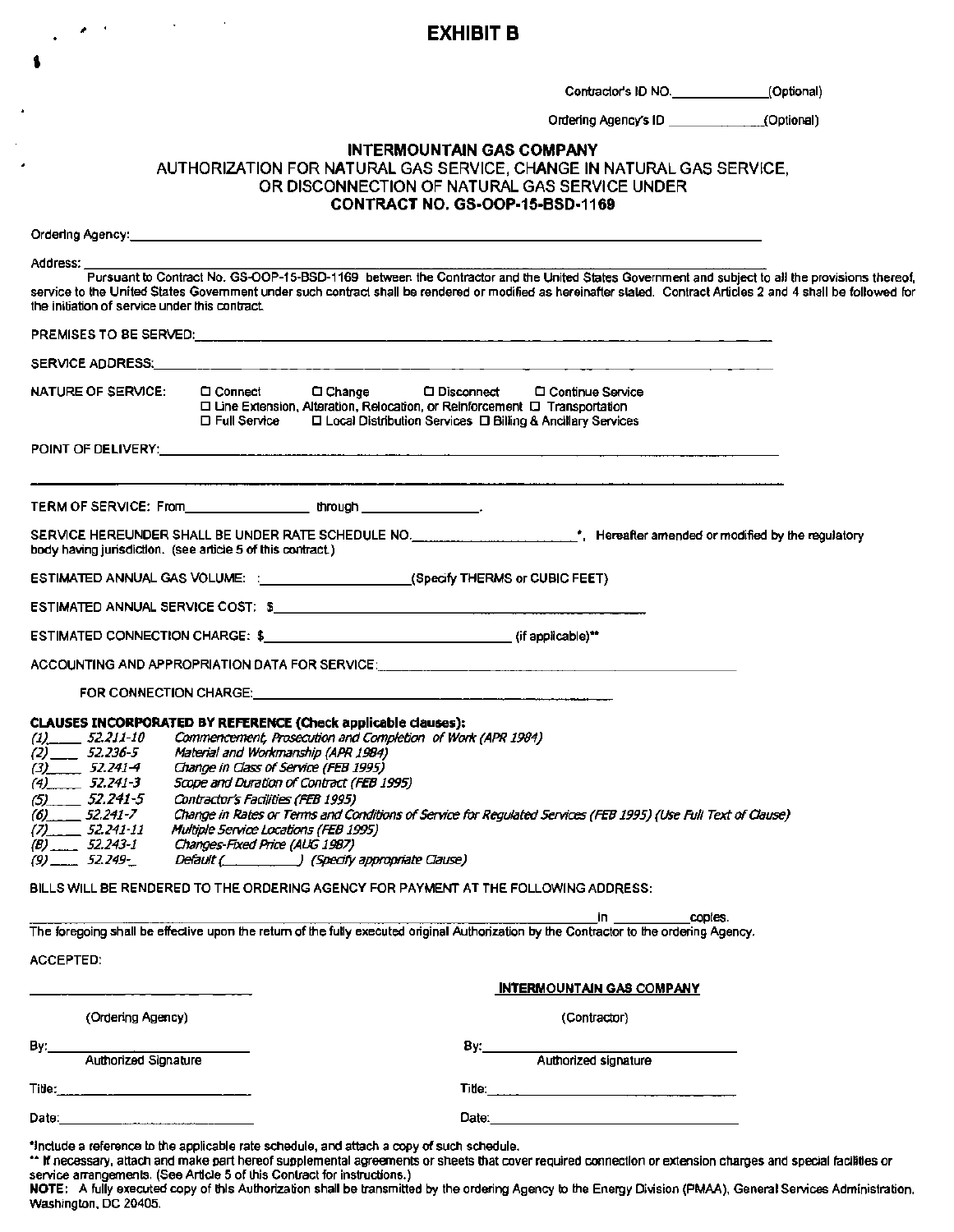**EXHIBIT** "C" Contractor's ID NO. (Optional)<br>ng Agency's ID NO. (Optional) Ordering Agency's ID NO. $-$ INTERMOUNTAIN GAS COMPANY AUTHORIZATION FOR, OR TERMINATION OF, ENERGY MANAGEMENT SERVICES CONTRACT NO. GS-OOP-15-BSD·l169 Ordering Agency:\_\_\_\_\_\_\_\_\_\_\_\_\_\_\_\_\_\_\_\_\_\_\_\_\_\_\_\_\_ Address:<br>Pursuant to Contract No. GS-OOP-15-BSD-1169 between the Contractor and the United States Government and subject to all the provisions thereof, service to the United States Government under such contract shall be rendered or modified as hereinafter stated. Contract Articles 2 and 4 shall be followed for the initiation of service under this contract. PREMISES TO BE SERVED:\_\_\_\_\_\_\_\_\_\_\_\_\_\_\_\_\_\_\_\_\_\_\_\_\_ SERVICE ADDRESS: \_\_\_\_\_\_\_\_\_\_\_\_\_\_\_\_\_\_\_\_\_\_\_\_\_\_ NATURE OF SERVICE:  $\Box$  Preliminary Energy Audit  $\Box$  ECP Feasibility Study  $\Box$  ECP Engineering & Design Study  $\Box$  Energy Conservation Project (ECP)  $\Box$  ECP Engineering & Design Study Installation  $\Box$  Demand Side Management (DSM) Project Cl Other {See Remarks Below) SERVICE HEREUNDER shall be provided consistent with the Contractor's applicable tariffs, rates, rules, regulations, riders, practices, and/or terms and conditions of service, as modified, amended or supplemented by the Contractor and approved, to the extent required, by the Commission. (See Article 5 of this contract.) POINT OF DELIVERY:\_\_\_\_\_\_\_\_\_\_\_\_\_\_\_\_\_\_\_\_\_\_\_\_\_\_\_ ESTIMATED PROJECT COST: \$ ACCOUNTING AND APPROPRIATION DATA:\_\_\_\_\_\_\_\_\_\_\_\_\_\_\_\_\_\_ LIST OF ATTACHMENTS:<br>□ General Conditions Cl General Conditions 0 Payment Provisions 0 Special Requirements D Economic Analysis Cl Facility/Site Plans 0 Historical Data 0 Utility Usage History D ECP Feasibility Study  $\square$  Design Specifications CLAUSES INCORPORATED BY REFERENCE (Check applicable clauses}: *(1) \_ 52.211-10 Commencemem, Prosecut1onandCompletionofWork(APR 1984) (2)\_52.232-5 Payments under Fixed-Price Construction Contracts (SEP 2002) -Supersedes provisions ofpayment clauses in Ar11cle* 14. *(3)\_52.2332-27 Prompt Paymentfor Construction Contracts (FEB 2002) (4)\_52.236-5 Material and Workmanship (APR 1984) (5)\_52.241-8 Change in Rates or Terms and Condllions ofService for Unregulated Services (FEB 1995) (Useful/ Text o/Clause) (6)\_52.UJ-l Changes-FLwd Price (AUG 1987) (7)\_52.249-\_ Default ( (Specifyappropnate Clause) Jn addition, the Contracring Officer negotiating the terms and conditions under this authonzation shall supplement the above-referenced clauses with clauses for the appropriate type of contract.* REMARKS: ACCEPTED: INTERMOUNTAIN GAS COMPANY (Ordering Agency) (Contractor) By:\_\_\_\_\_\_\_\_\_\_\_ By:\_\_\_\_\_\_\_\_\_\_\_\_\_ \_ Authorized Signature **Authorized Signature** Authorized Signature Title:<br>Title: Date:.\_\_\_\_\_\_\_\_\_\_\_ Date:\_\_\_\_\_\_\_\_\_\_\_\_\_\_

; .

NOTE: A fully executed copy of this Authorization shall be transmitted by the ordering Agency to the Public Utilities Division (PMAA), General Services Administration, Washington, DC 20405.